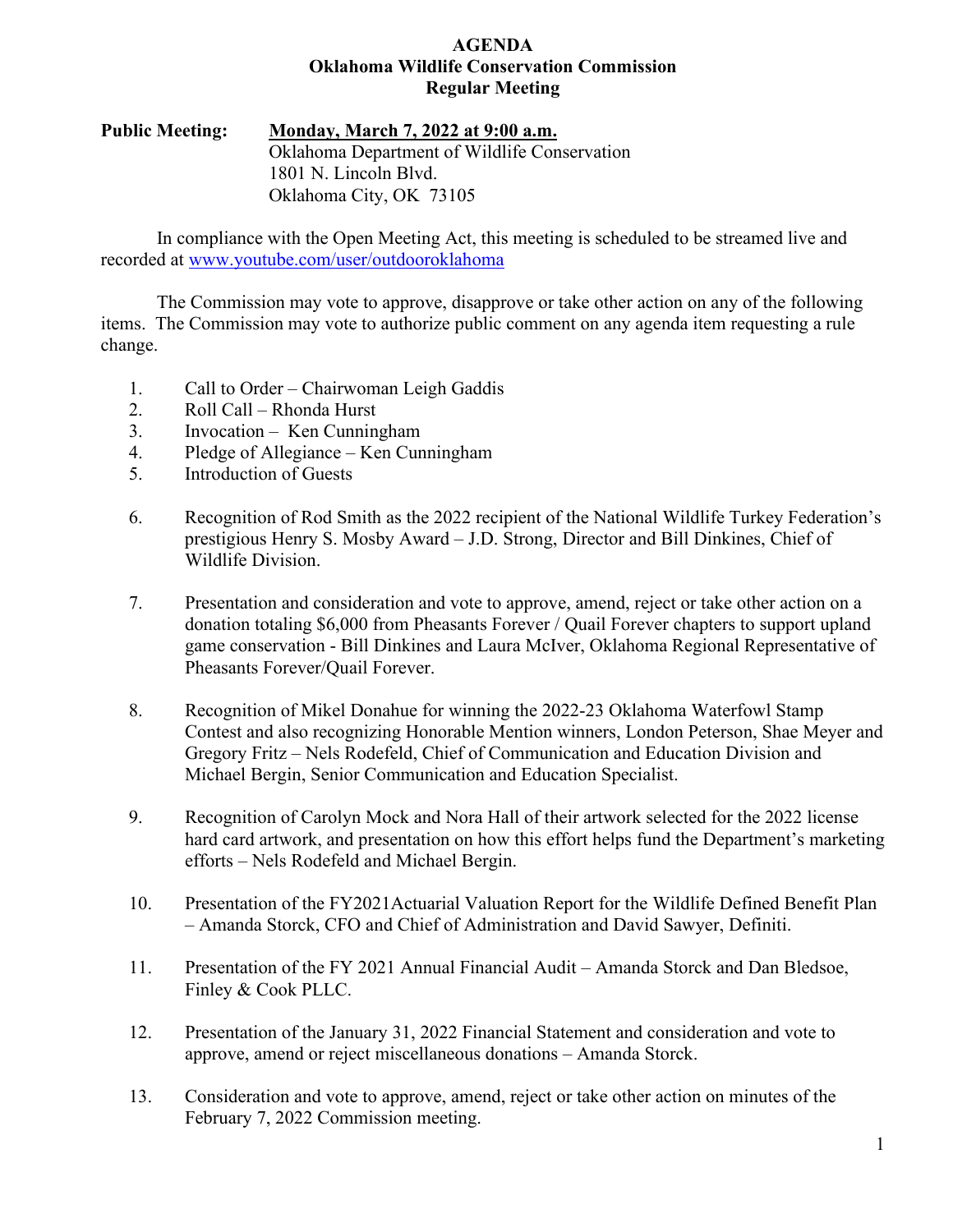- 14. Director's Report J.D. Strong
	- a. Federal and Congressional Update
		- Oklahoma Legislative Update Corey Jager, Legislative Liaison
	- b. Calendar Items discussion of upcoming department calendar items.

c. Agency Update – an update on current activity within each division of the agency.

- 15. Presentation and consideration and vote to approve, amend, reject or take other action on the Oklahoma Department of Wildlife Conservation's branding effort – Micah Holmes, Assistant Chief of Communication and Education Division, Rick Grundman, Executive Director of the Oklahoma Wildlife Conservation Foundation and Matt Whitman and James Lawson from Idea Ranch.
- 16. Announce the date for the next regular Commission Meeting on Monday, April 4, 2022 at 9:00 a.m. in Miami, Oklahoma.
- 17. New Business Discussion of any matter not known about or which could not have been reasonably foreseen 24 hours prior to the scheduled meeting.
- 18. Adjourn

**People with disabilities may request accommodations by calling 405-522-6279 at least three days before the meeting.**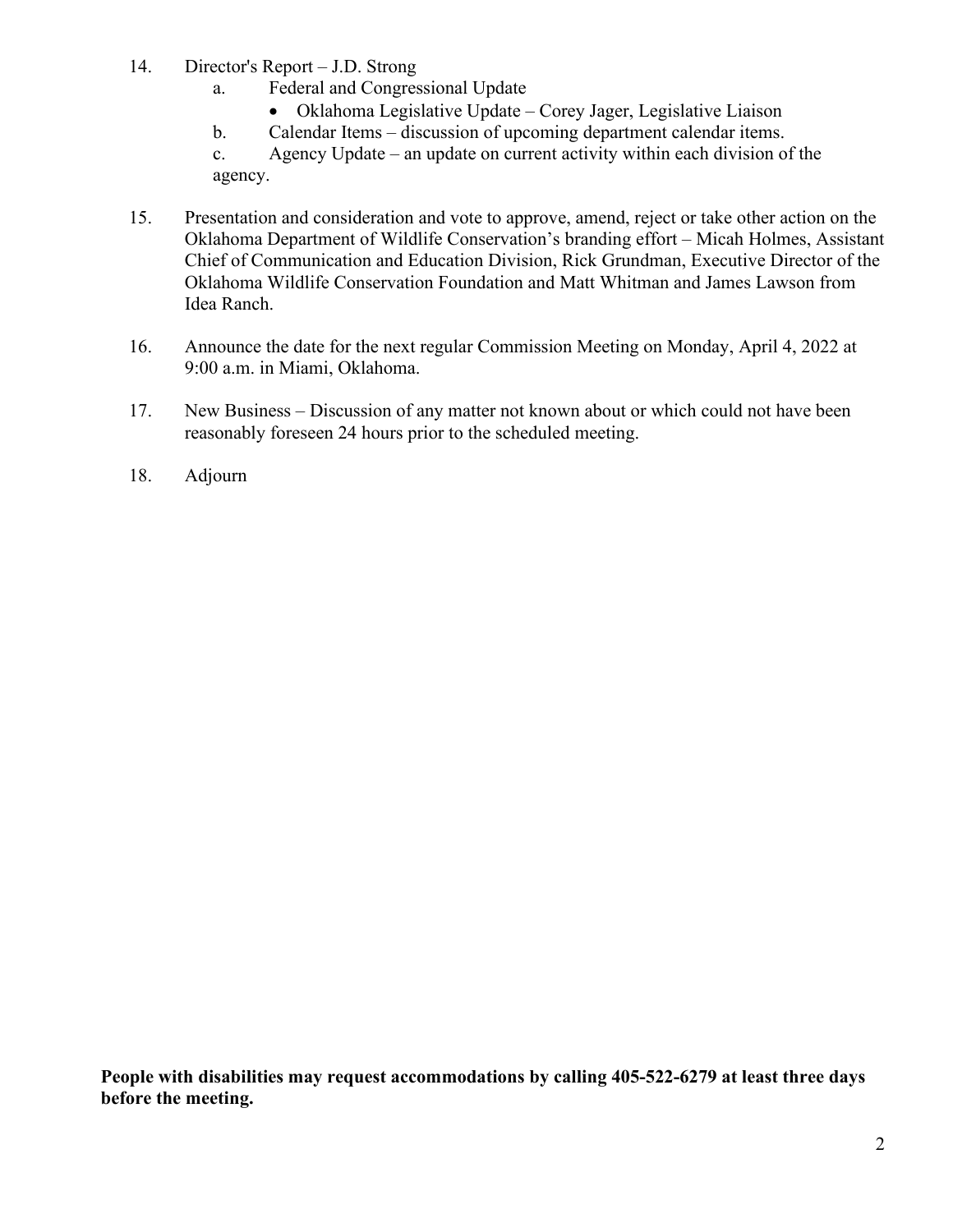### **MINUTES**

### Of the Regular Meeting on February 7, 2022 of the

### OKLAHOMA WILDLIFE CONSERVATION COMMISSION

Held at the Oklahoma Department of Wildlife Conservation Building, Oklahoma City, Oklahoma, February 7, 2022. Commission meeting dates are filed with the Secretary of State, Office of Administrative Rules before December 15, annually. The Agenda is listed on the Department's website and was posted at the entrance of the Wildlife Department Building on January 31, 2022 at 2:45 p.m.

In compliance with the Open Meeting Act, this meeting was streamed live and recorded at [www.youtube.com/user/outdooroklahoma](http://www.youtube.com/user/outdooroklahoma)

Chairwoman Leigh Gaddis called the Commission in session at 9:00 a.m.

Rhonda Hurst, Executive Assistant, called the roll.

| <b>MEMBERS PRESENT:</b> | LEIGH A. GADDIS, Chairwoman<br>JAMES V. BARWICK, Vice-Chairman<br>C. RICK HOLDER, Secretary<br><b>BRUCE MABREY, Member</b><br>JOHN P. ZELBST, Member<br>D. CHAD DILLINGHAM, Member<br>JESS M. KANE, Member |
|-------------------------|------------------------------------------------------------------------------------------------------------------------------------------------------------------------------------------------------------|
| <b>MEMBER ABSENT:</b>   | BILL K. BREWSTER, Member                                                                                                                                                                                   |

J.D. Strong, Director, introduced the following guests: Dwayne Elmore, OSU; Madison Washburn, OSU; Kiera Kauffman, OSU; Laura McIver, Quail Forever; Jordan Menge, Pheasants Forever; David Lindsey, Pocasset, OK; Raymond Rice, Velma, OK; Bill Long, Midwest City, OK; Rick Grundman, Executive Director of the Oklahoma Wildlife Conservation Foundation.

Director Strong recognized Andrea Crews, Federal Aid Coordinator for 25 years of service.

Director Strong presented the first annual Spirit of ODWC Award to Andrea Crews, Federal Aid Coordinator. This award arose from the strategic plan for ODWC employees who are not already qualified for an existing agency award.

Motion was made by Mr. Dillingham, seconded by Mr. Mabrey to approve the minutes from the January 3, 2022 Commission meeting. Motion carried with Commissioners Barwick, Mabrey, Holder, Zelbst, Dillingham, Kane and Gaddis voting "Yes".

Director Strong gave a brief update and highlighted the Congressional report submitted by Brittnee Preston, the Department's part-time Federal and Congressional Liaison. This report was sent to all Commissioners and will be kept with the minutes of this meeting. He gave a Director's Report on calendar items and agency updates. This report was given to the Commission and will be kept with the minutes of this meeting. He mentioned that the J.A. Manning State Fish Hatchery pump station project is nearing completion. Commissioner Zelbst asked to be notified when the project is complete and the pump will be turned on. Mr. Zelbst also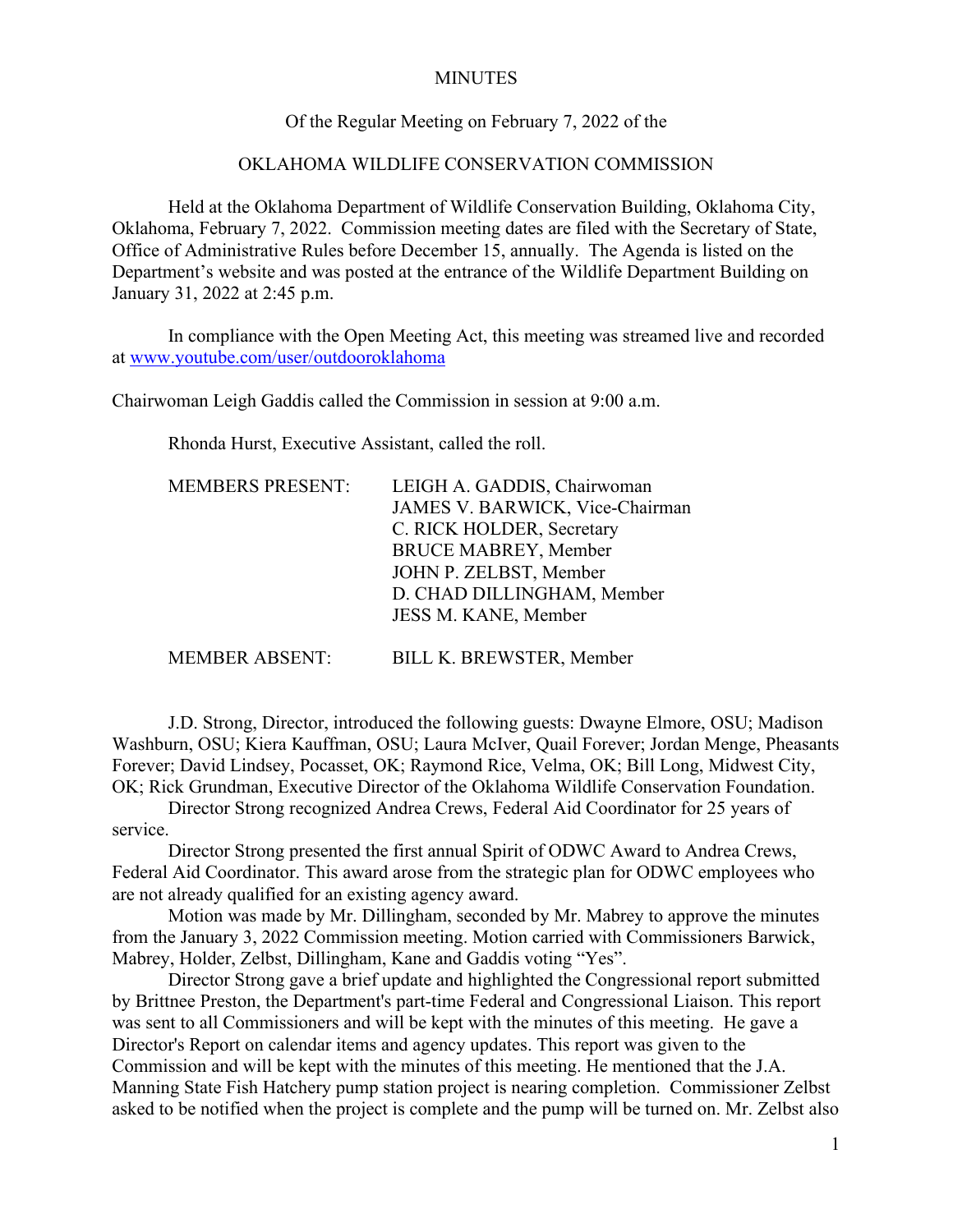mentioned that the Foundation raffle hunt for the cow elk on his property was successful. Director Strong announced that 234 elk were harvested on the Wichita Mountains controlled hunt, and Chairwoman Gaddis asked to be provided with the ratio of bulls vs cows: 74 bulls and 160 cows.

Director Strong introduced Rick Grundman, Executive Director of the Oklahoma Wildlife Conservation Foundation, who provided the Commission with a full-color handout on the Foundation. This informational brochure is part of the grant writing project. These handouts can be given out to potential sponsors to introduce the Oklahoma Wildlife Conservation Foundation and the projects important to the Wildlife Department. He announced that the 2<sup>nd</sup> annual Hall of Fame Gala has been set for Thursday, October 6, 2022 at the OMNI hotel, and the honoree will be Larry Nichols. Mr. Dillingham stated that he had worked with Mr. Nichols on The Nature Conservancy Board and witnessed his passion for conservation. He is a phenomenal candidate for the Hall of Fame. Mr. Grundman asked the Commission to please submit the names of any additional people they would like to invite to the Gala.

Amanda Storck, CFO and Chief of Administration, presented the Financial Statement for December 31, 2021. Motion was made by Mr. Dillingham, seconded by Mr. Zelbst to accept the financial statements as presented and approve miscellaneous contributions. Motion carried with Commissioners Barwick, Mabrey, Holder, Zelbst, Dillingham, Kane and Gaddis voting "Yes".

Ms. Stork gave a brief report on current license sales.

All Recreational Licenses – Down 12% for January 2022 compared to 2021 sales. Resident Fishing – Down 28% Resident Hunting  $-$  Up  $1\%$ Resident Combo – Down 30% Nonresident Hunting – Up 3% Nonresident Fishing – Down 24% Lifetime Licenses – Down 13% Lifetime Combo – Down 21% Lifetime Fishing – Down 44% Seniors – Down 6%

Chairman Gaddis polled the Commission asking if each member had received the packet of rule information from the Department and if they had the opportunity to review and consider the public comments submitted in connection with the proposed rules listed on the agenda. All members present said "Yes" by roll call.

Ken Cunningham, Assistant Chief of Fisheries Division, requested Commission approval of the follow proposed Title 800 Chapter 10 permanent rules.

**Title 800. Department of Wildlife Conservation**

**Chapter 10. Sport Fishing Rules**

**Subchapter 1. Harvest and Possession Limits**

800:10-1-4. Size and bag limits on fish [AMENDED]

800:10-1-7. Possession limit [AMENDED]

Subchapter 5. Area Restrictions and Special Fees

800:10-5-3. Designated trout areas [AMENDED]

The proposed rule changes include a modification of the statewide size limit for largemouth and smallmouth basses by removing the fourteen (14) inch length limit and replacing it with a one over maximum length limit (16 inches). This rule also includes a black bass tournament exemption until weigh-in, after which the fish must be released. The statewide bag limit for largemouth and smallmouth basses will be restored for Lake Murray and waters in the Wichita Mountains Wildlife Refuge. The lower Mountain Fork River trout area trout bag limit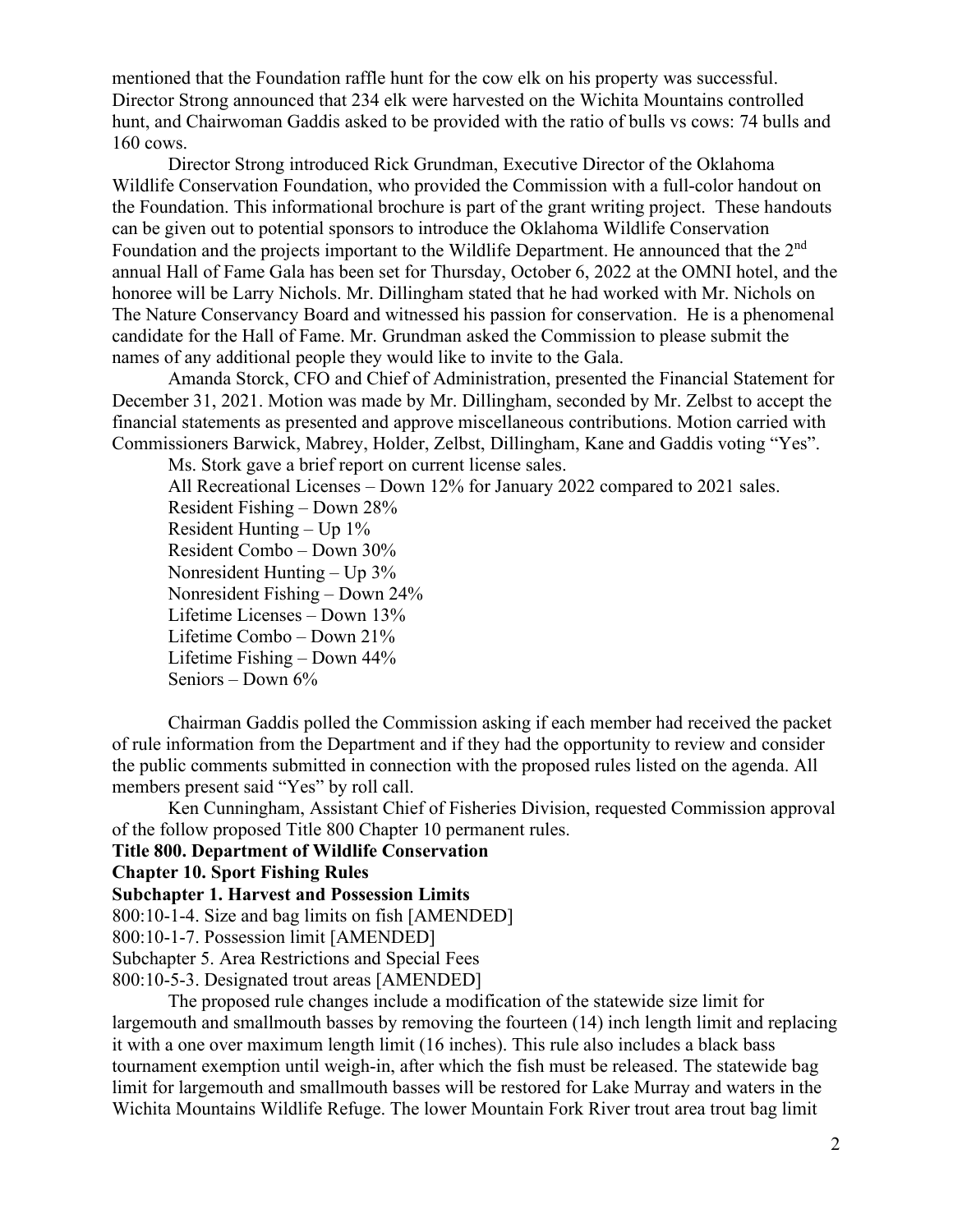will be modified to include only one brown trout which must be thirty (30) inches or greater and the downstream section of the trout area will be re-established as a trophy area. The daily bag limit of forked-tail catfish will be modified to six (6) below Carlton Lake in the Fourche Maline River to the Robbers Cave State Park boundary. Modifications to possession limits for fish include housekeeping measures, corrections, deletion of a redundant definition, and other changes including how the Department will convey aquatic nuisance species restricted waters. Other modifications include changes allowing for fish parts or remains to be used as bait and a customer ID labeling requirement for containers used to store live fish in the field.

Mr. Dillingham expressed his concern with tournament anglers releasing the fish back into waters other than where they were caught. Josh Johnston, Northwest Regional Fisheries Supervisor, explained that the public comment concerns were from R.S. Kerr, which is a long reservoir within the Arkansas river system. The perception was that fish were being caught in one reservoir but released in another reservoir, when in fact both locations were in the same reservoir. Tournaments should always release fish back into the original waters. If there is more concern, this requirement can be put on the tournament exemption information. Director Strong stated that with the new tournament exemption reporting requirements, we will have access to a lot more data for research.

Mr. Barwick stated that the Legislative/Rules/Litigation Committee had met, reviewed all rules and recommended approval as presented. Motion was made by Mr. Barwick, seconded by Mr. Mabrey to approve the rules as presented. Motion carried with Commissioners Barwick, Mabrey, Holder, Zelbst, Dillingham, Kane and Gaddis voting "Yes".

Ken Cunningham, Assistant Chief of Fisheries Division, requested Commission approval of the follow proposed Title 800 Chapter 20 permanent rules.

**Title 800. Department of Wildlife Conservation**

# **Chapter 20. Restriction on Aquatic Species Introduction**

**Subchapter 1. Restricted Exotic Fish**

800:20-1-2. List of restricted exotic species [AMENDED]

The proposed modification provide for the inclusion of the marbled crayfish on the Department's list of restricted aquatic species which is used to limit the spread of invasive and potentially harmful aquatic species.

Mr. Barwick stated that the Legislative/Rules/Litigation Committee had met, reviewed all rules and recommended approval as presented. Motion was made by Mr. Barwick, seconded by Mr. Holder to approve the rules as presented. Motion carried with Commissioners Barwick, Mabrey, Holder, Zelbst, Dillingham, Kane and Gaddis voting "Yes".

Bill Dinkines, Chief of Wildlife Division, requested Commission approval of the following proposed Title 800 Chapter 25 permanent rules.

### **Title 800. Department of Wildlife Conservation**

### **Chapter 25. Wildlife Rules**

### **Subchapter 3. Hunting on Corps of Engineers Lands**

800:25-3-2. Areas open to archery equipment and shotguns with pellets only [AMENDED]

800:25-3-3. Areas open to archery equipment only [AMENDED]

### **Subchapter 7. Geneal Hunting Seasons**

### **Part 5. Upland Game**

800:25-7-15. Wild Turkey – Fall; dates, limits and open areas [AMENDED]

800:25-7-16. Wild turkey – Fall; legal means of taking [AMENDED]

800:25-7-20. Squirrel (fox and gray) [AMENDED]

**Part 7. Falconry**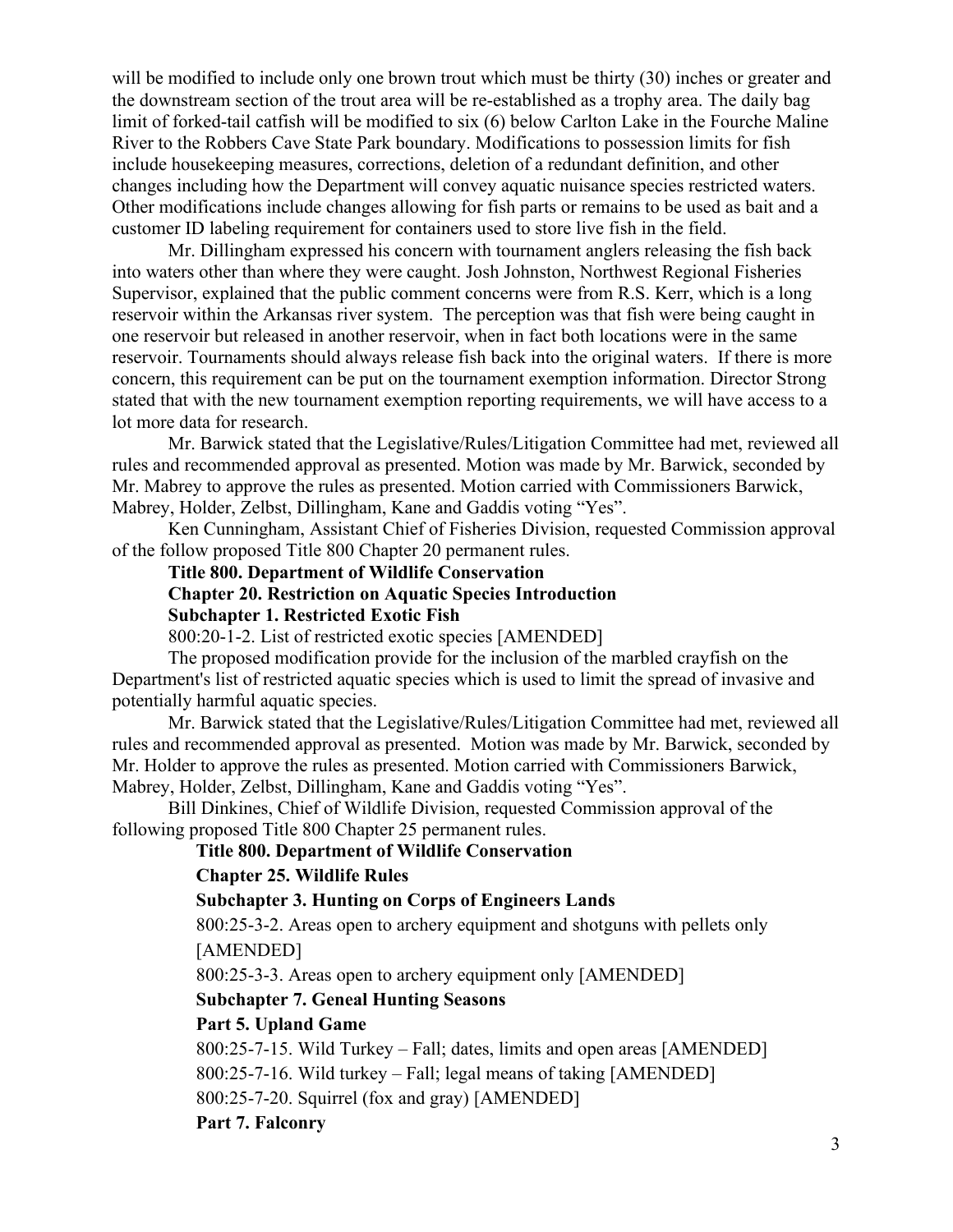800:25-7-28. Dates, open areas, bag limit, hunting hours and legal means of taking [AMENDED]

### **Part 15. Furbearers**

800:25-7-60. Dates and legal furbearers [AMENDED]

800:25-7-61. Bag limits [AMENDED]

800:25-7-62. Open areas [AMENDED]

800:25-7-63. License requirements and fees [REVOKED]

800:25-7-64. General provisions for furbearers [REVOKED]

800:25-7-65. Fur dealers [REVOKED]

### **Part 19. Season on areas owned or managed by the Oklahoma Department of Wildlife Conservation and the U.S. Fish and Wildlife Service**

800:25-7-81. Altus-Lugert WMA [AMENDED]

800:25-7-81.2. Arbuckle Springs WMA [AMENDED]

800:25-7-82.1. Atoka PHA [AMENDED]

800:25-7-82.3. Barren Fork WMA [NEW]

800:25-7-83. Beaver River WMA [AMENDED]

800:25-7-83.1. Beaver River WMA – McFarland Unit [AMENDED]

800:25-7-84. Black Kettle WMA [AMENDED]

800:25-7-85. Blue River Hunt Area [AMENDED]

800:25-7-86. Broken Bow WMA [AMENDED]

800:25-7-87.1. Candy Creek WMA [AMENDED]

800:25-7-88. Canton WMA [AMENDED]

800:25-7-90. Cherokee PHA [AMENDED]

800:25-7-92. Chickasaw NRA [AMENDED]

800:25-7-92.1. Cimarron Bluff Wildlife Management Area [AMENDED]

800:25-7-92.2. Cimarron Hills Wildlife Management Area [AMENDED]

800:25-7-94. Copan WMA [AMENDED]

800:25-7-94.1. Cooper WMA [AMENDED]

800:25-7-94.1.1. Cross Timbers WMA [AMENDED]

800:25-7-94.5. Deep Fork WMA [AMENDED]

800:25-7-94.6. Dewey County WMA [AMENDED]

800:25-7-94.7. Drummond Flats WMA [AMENDED]

800:25-7-95. Ellis County WMA [AMENDED]

800:25-7-97. Fobb Bottom WMA [AMENDED]

800:25-7-98. Fort Cobb WMA [AMENDED]

800:25-7-99. Fort Gibson PHA [AMENDED]

800:25-7-101. Ft. Supply WMA [AMENDED]

800:25-7-102. Gary Sherrer WMA [AMEMDED]

800:25-7-102.1.1. Grady County WMA [AMENDED]

800:25-7-102.2. Grassy Slough WMA [AMEMDED]

800:25-7-102.3. Grassy Slough WRP [NEW]

800:25-7-105.5. Hackberry Flat WMA [AMENDED]

800:25-7-105.6. Hackberry Flat WRP [AMENDED]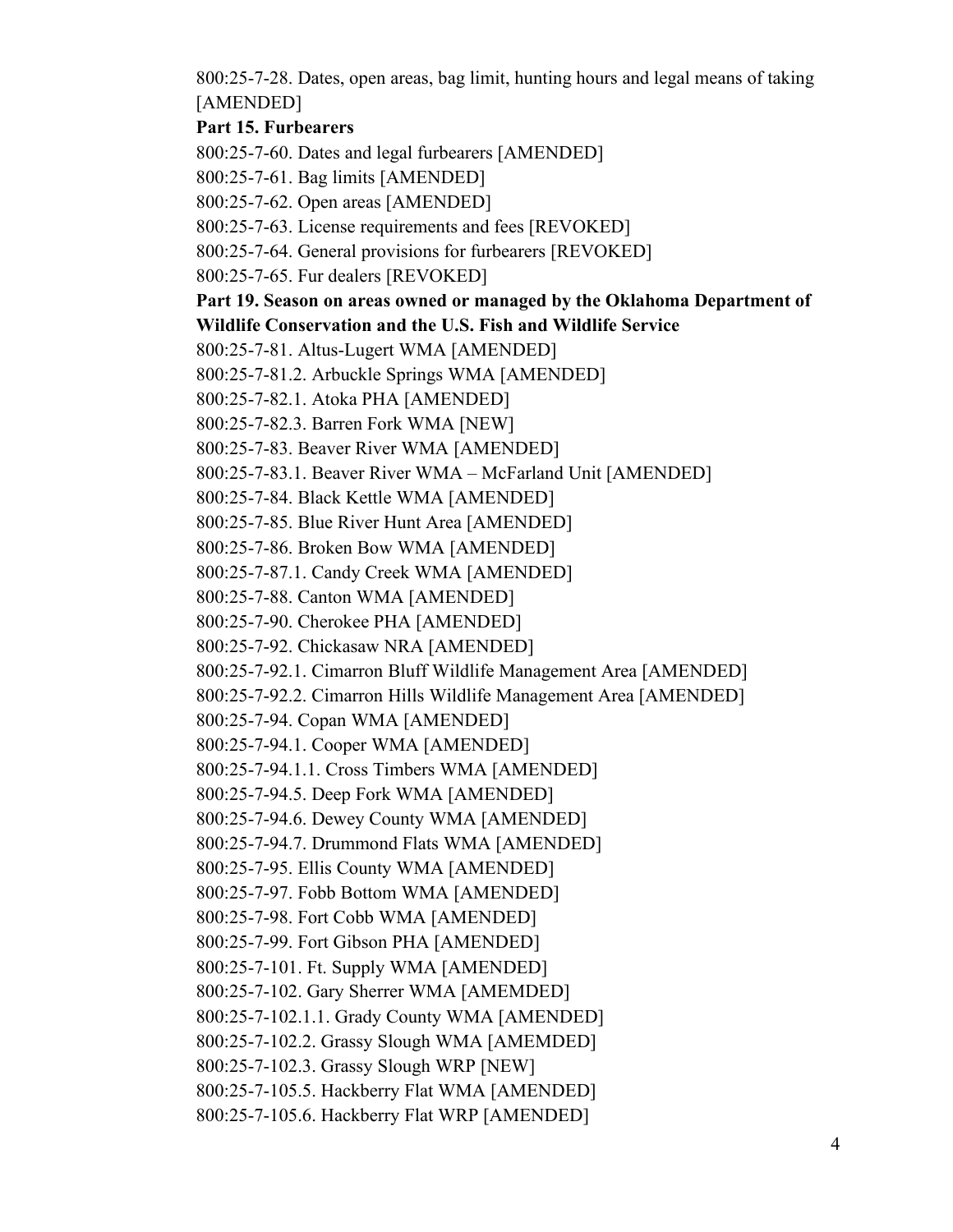800:25-7-106. Heyburn WMA [AMENDED] 800:25-7-108. Hickory Creek WMA [AMENDED] 800:25-7-108.1. Honobia Creek WMA [AMENDED] 800:25-7-111. Hulah WMA [AMENDED] 800:25-7-115. Kaw WMA [AMENDED] 800:25-7-116. Keystone WMA [AMENDED] 800:25-7-117. Lexington WMA [AMENDED] 800:25-7-120. Love Valley WMA [AMENDED] 800:25-7-120.1. Lower Illinois River Public Fishing and Hunting Area – Simp and Helen Watts Management Unit [AMENDED] 800:25-7-121. Major County WMA [AMENDED] 800:25-7-123. McClellan-Kerr WMA [AMENDED] 800:25-7-126. Mountain Park WMA [AMENDED] 800:25-7-127. Okmulgee GMA [AMENDED] 800:25-7-128. Okmulgee PHA [AMENDED] 800:25-7-129. Oologah WMA [AMENDED] 800:25-7-130. Optima WMA [AMENDED] 800:25-7-131. Optima NWR [AMENDED] 800:25-7-131.1. Osage WMA – Rock Creek Unit [AMENDED] 800:25-7-132. Ouachita WMA – LeFlore Unit [AMENDED] 800:25-7-132.1. Ouachita WMA – Cucumber Creek Unit [AMENDED] 800:25-7-133.1. Ouachita WMA – McCurtain Unit [AMENDED] 800:25-7-133.2. Ozark Plateau NWR [AMENDED] 800:25-7-134. Packsaddle WMA [AMENDED] 800:25-7-136.1. Red Slough WMA [AMENDED] 800:25-7-136.2. Red Slough WRP [AMENDED] 800:25-7-137. Rita Blanca WMA [AMENDED] 800:25-7-138. Robbers Cave WMA [AMENDED] 800:25-7-139.1. Sandhills WMA [AMENDED] 800:25-7-140. Sandy Sanders WMA [AMENDED] 800:25-7-141. Schultz WMA [AMENDED] 800:25-7-142.1. Shorb WMA [AMENDED] 800:25-7-143. Skiatook WMA [AMENDED] 800:25-7-144. Sparrowhawk WMA [AMENDED] 800:25-7-145. Spavinaw GMA [AMENDED] 800:25-7-146. Spavinaw PHA [AMENDED] 800:25-7-147. Stringtown WMA [AMENDED] 800:25-7-148. Tenkiller WMA [AMENDED] 800:25-7-149. Texoma/Washita Arm WMA [AMENDED] 800:25-7-149.1. Three Rivers WMA [AMENDED] 800:25-7-149.2. Thomas A. Bamberger Sr WMA [AMENDED] 800:25-7-151. Tishomingo WMU/Cooperative Unit [AMENDED] 800:25-7-152. Washita County WMA [AMENDED]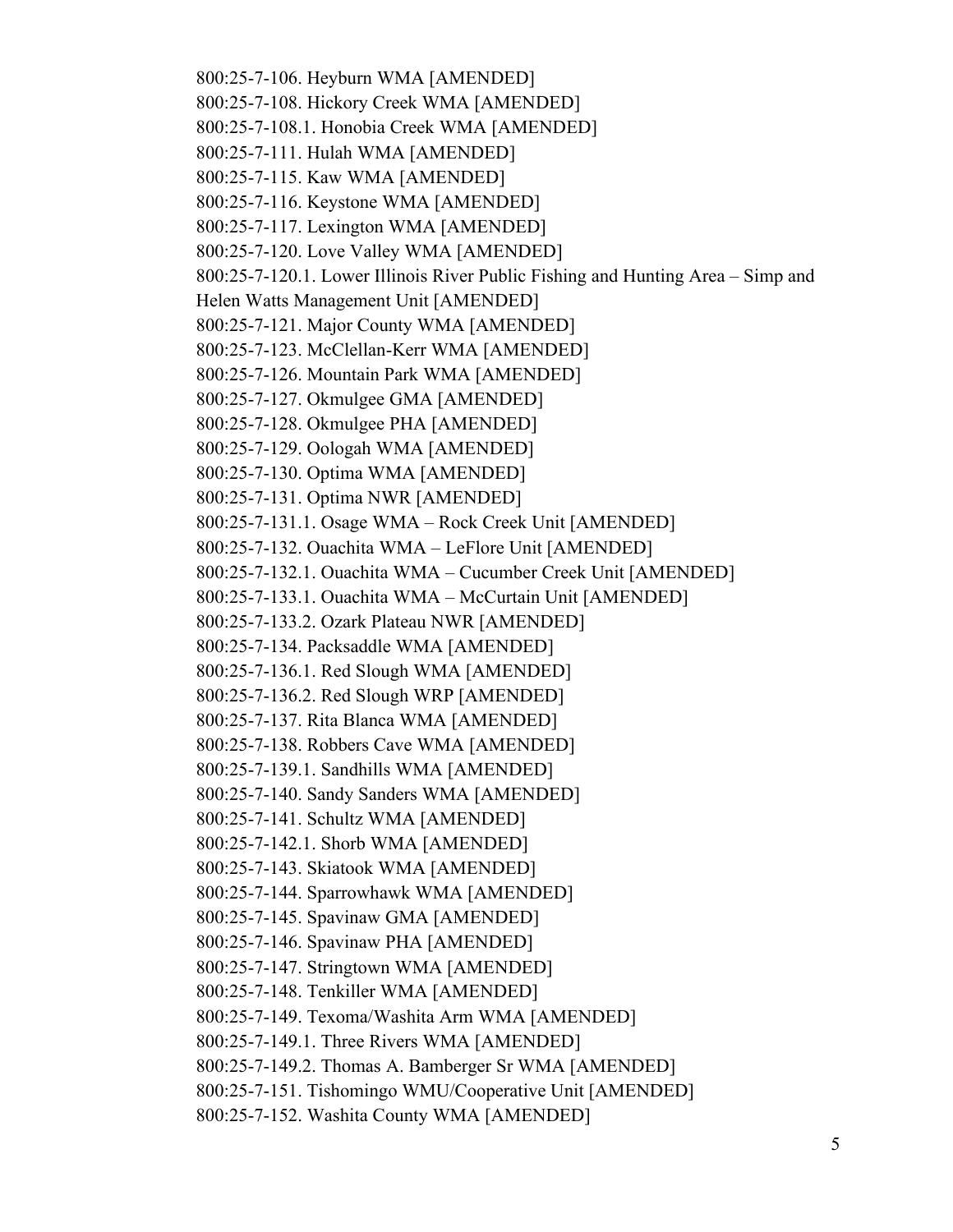800:25-7-153. Washita NWR [AMENDED]

800:25-7-154. Waurika WMA [AMENDED]

800:25-7-154.2. Whitegrass Flats WMA [AMENDED]

800:25-7-155. Wister WMA [AMENDED]

**Part 25. Oklahoma Land Access Program**

800:25-7-181. OLAP walk-in hunting aras, seasons, and equipment restrictions [AMENDED]

### **Subchapter 9. Controlled Hunts**

800:25-9-14. Qualifications and procedures (private land youth hunts) [AMENDED] Subchapter 3 – These rules will clarify the time periods for the Hugo Lake and Pine Creek Lake controlled hunts, change the restriction to archery and shotgun with pellets for a 475 acre unit at Hugo Lake, and add additional hunting areas at Pine Creek Lake.

Subchapter 7 – Remove "either sex" from the fall archery turkey hunting bag limit, and remove bag limit for fall turkey gun hunting and legal means of take language and place these into the Oklahoma Fishing and Hunting Regulations; allow the Commission by resolution to set squirrel season dates, and open squirrel season year-round for Falconry; define trap placement, trap checking requirements and posting of signs; revise legal means of taking for trapping to allow 8.5" circumference traps, colony traps, fully submerged body-grip sets on private land only, and increase river otter season limit to 6; Allow nonresident fur dealers to transact business at specific locations, and clarify language on vehicle decal placement for fur dealers, revoke duplicative furbearer language; revise language for WMAs to be consistent with recent changes (no harvest of hen turkeys and shotgun-only gun hunting) for wild turkeys, which will now be published in the Oklahoma Fishing and Hunting regulations; change quail season closing date to January 31st and open trapping to statewide trapping regulations from February 1 to the end of February on western Oklahoma WMAs; establish permanent rules on the Barren Fork WMA in Adair county; establish rules for a new waterfowl refuge portion on Grassy Slough WMA; close quail season on January 31st on Hackberry Flat WMA; close quail season on Hackberry Flat WRP; open trapping opportunities on Lexington WMA; change spring turkey season to controlled hunts only, remove restriction on rabbit season, change fall turkey season to closed season, open deer archery season to same as statewide season dates, and close quail season on January 31st on Optima NWR; close quail season on January 31st on Washita NWR; and update language for OLAP properties to match new turkey season regulations and closing dates.

Subchapter  $9 -$ Clarify the qualifications for private lands youth hunts by reducing the minimum acreage requirement to 320 acres and allowing ODWC to disapprove applications if a property doesn't provide a safe or reasonable opportunity.

Tell Judkins, Wildlife Biologist, gave a presentation on the decline of the quail population and the justification for the quail season changes on western wildlife management areas. Specifically, he pointed out that several surrounding states close their season on January 31.

Dr. Dwayne Elmore, Oklahoma State University, gave a brief overview of the research OSU has done on the quail population and determining survival rates. He also stated that all states with bobwhite quail have issues, but weather and habitat are the primary driving factors.

Mr. Dillingham stated that he is behind good decisions based on science but that not everyone has access to private land to hunt and our constituents depend on public land. He is concerned about taking the last two weeks of quail season away from our hunters. He also believes, if this rule is approved, it should be statewide. He stated that he does support change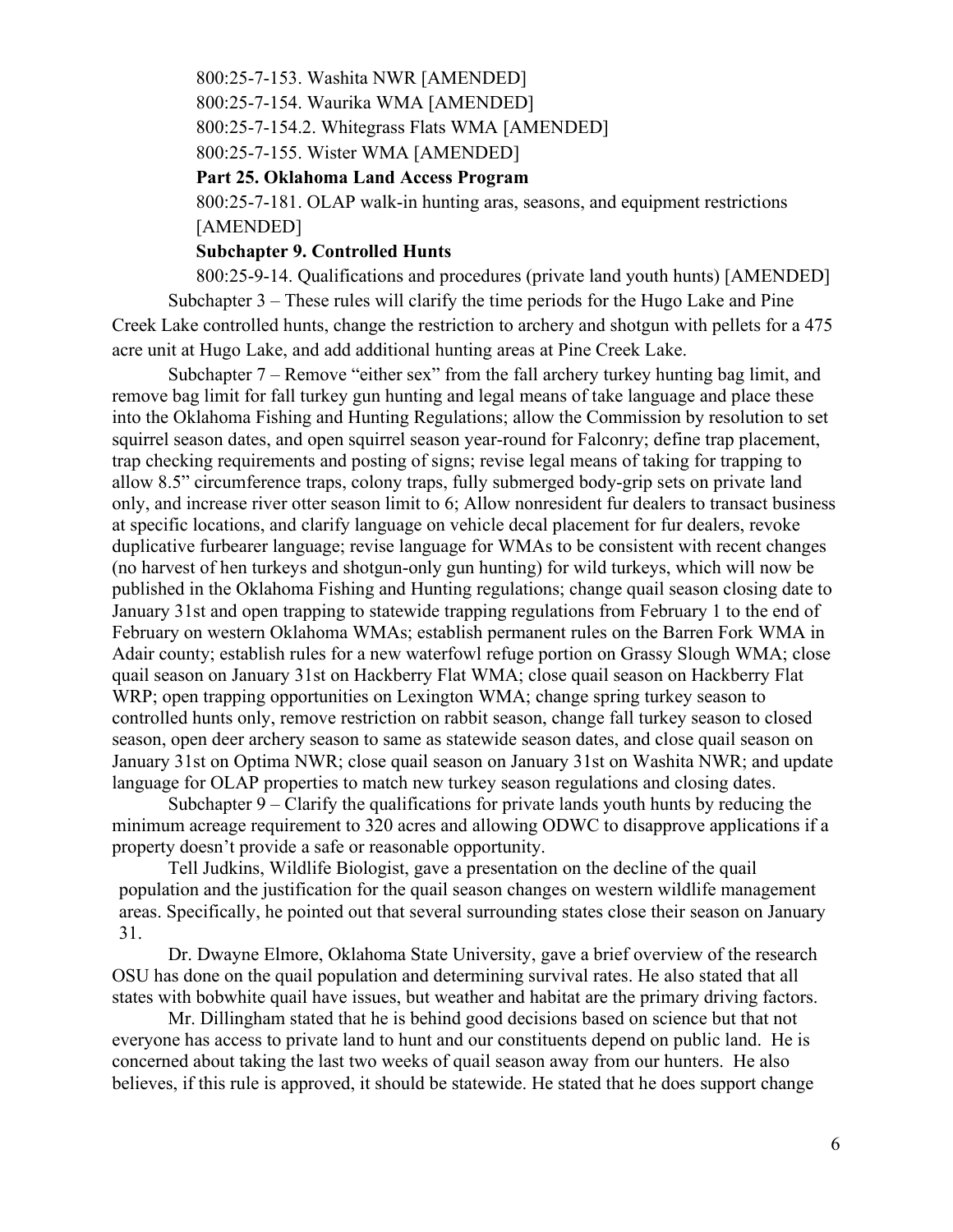based on research and appreciates the amount of work and resources that have been spent on the study of quail.

Mr. Barwick stated that the Legislative/Rules/Litigation Committee had met, reviewed all rules and recommended approval of the rules as submitted, with the exception of the quail season. He indicated their concern with surrounding states ending their quail season on January 31, which allows more non-residents to come to Oklahoma to hunt public land from February 1 – 15. Motion was made by Mr. Barwick, seconded by Mr. Dillingham, to approve all other rules as presented, but modify the quail season rule to remain open through February 15, but closed to nonresidents on public land from February 1 through the end of season. Motion carried with Commissioners Barwick, Mabrey, Holder, Zelbst, Dillingham, Kane and Gaddis voting "Yes".

Bill Dinkines, Chief of Wildlife Division, requested Commission approval of the following proposed Title 800 Chapter 30 permanent rules.

**Title 800. Department of Wildlife Conservation**

**Chapter 30. Department of Wildlife Lands Management**

**Subchapter 1. Use of Department managed Lands**

800:30-1-2. Use restrictions [AMENDED]

800:30-1-4. Camping [AMENDED]

Subchapter 1 – Opens Vann's Lake Refuge to fishing access from February 1 – October 14; removes obsolete language for Robbers Cave WMA; closes Selman Bat Cave property to open access; clarifies language restricting number of days camping is allowed on WMA's, leaving camping equipment on WMA's and labeling camping equipment used on WMA's; removes the word "Hills" from Cookson WMA; and establishes camping regulations on Barren Fork WMA.

Mr. Dinkines said in regards to the camping equipment rule, he recommends based on public input and discussions with law enforcement to change the phrase "will be removed" to "may be removed" to allow officer discretion.

Mr. Barwick stated that the Legislative/Rules/Litigation Committee had met, reviewed all rules and recommended approval with modifications. Motion was made by Mr. Barwick, seconded by Mr. Zelbst to approve the rules as presented with the modifications to the camping equipment section explained by Mr. Dinkines and to add the word "total" next to 21 days. Motion carried with Commissioners Barwick, Mabrey, Holder, Zelbst, Dillingham, Kane and Gaddis voting "Yes".

Chairman Gaddis announced that Commissioner Brewster was doing well and hope to be back in attendance very soon.

Chairman Gaddis announced the next Commission meeting is scheduled for Monday, March 7, 2022 at 9:00 a.m. in Oklahoma City, Oklahoma.

The meeting adjourned at 10:50 a.m.

OKLAHOMA WILDLIFE CONSERVATION COMMISSION

Leigh A. Gaddis, CHAIRWOMAN

 $\mathcal{L}_\mathcal{L}$  , which is a set of the set of the set of the set of the set of the set of the set of the set of the set of the set of the set of the set of the set of the set of the set of the set of the set of the set of

ATTEST:

C. Rick Holder, SECRETARY

 $\mathcal{L}_\mathcal{L}$  , where  $\mathcal{L}_\mathcal{L}$  , we have the set of the set of the set of the set of the set of the set of the set of the set of the set of the set of the set of the set of the set of the set of the set of the set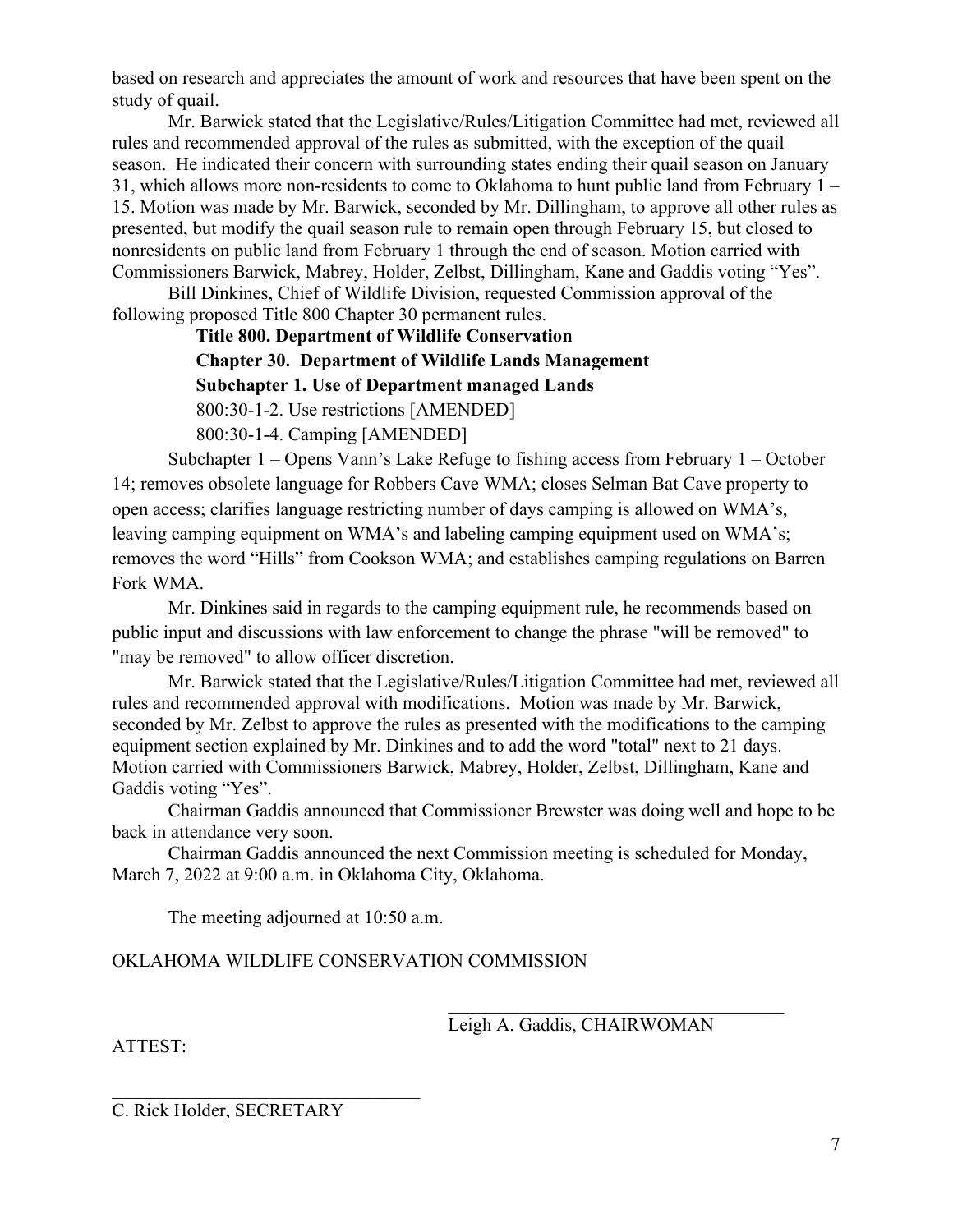# **OKLAHOMA DEPARTMENT OF WILDLIFE CONSERVATION J.D. Strong, Director**

# **Personnel Actions February 2022**

## **New Hires**

Douglas Zentner – Fish Biologist at Norman Fish Lab (OFRL), 2/1/22

Shelby Davis – Grants Assistant, Central Office, 2/14/22

# **Promotions**

Drew Stegall – Information Systems Network Management Specialist, 2/1/22

# **Transfers**

Karlin Bailey – Game Warden, Creek County to Okmulgee County, 2/1/22

Lauren Johnson – WL Biologist, Private Lands, SW Region to WL Biologist, Private Lands, NE Region, 2/1/22

# **Resignations/Terminations**

# **Retirements**

Barry Bolton – Chief, Fisheries Division, 2/1/22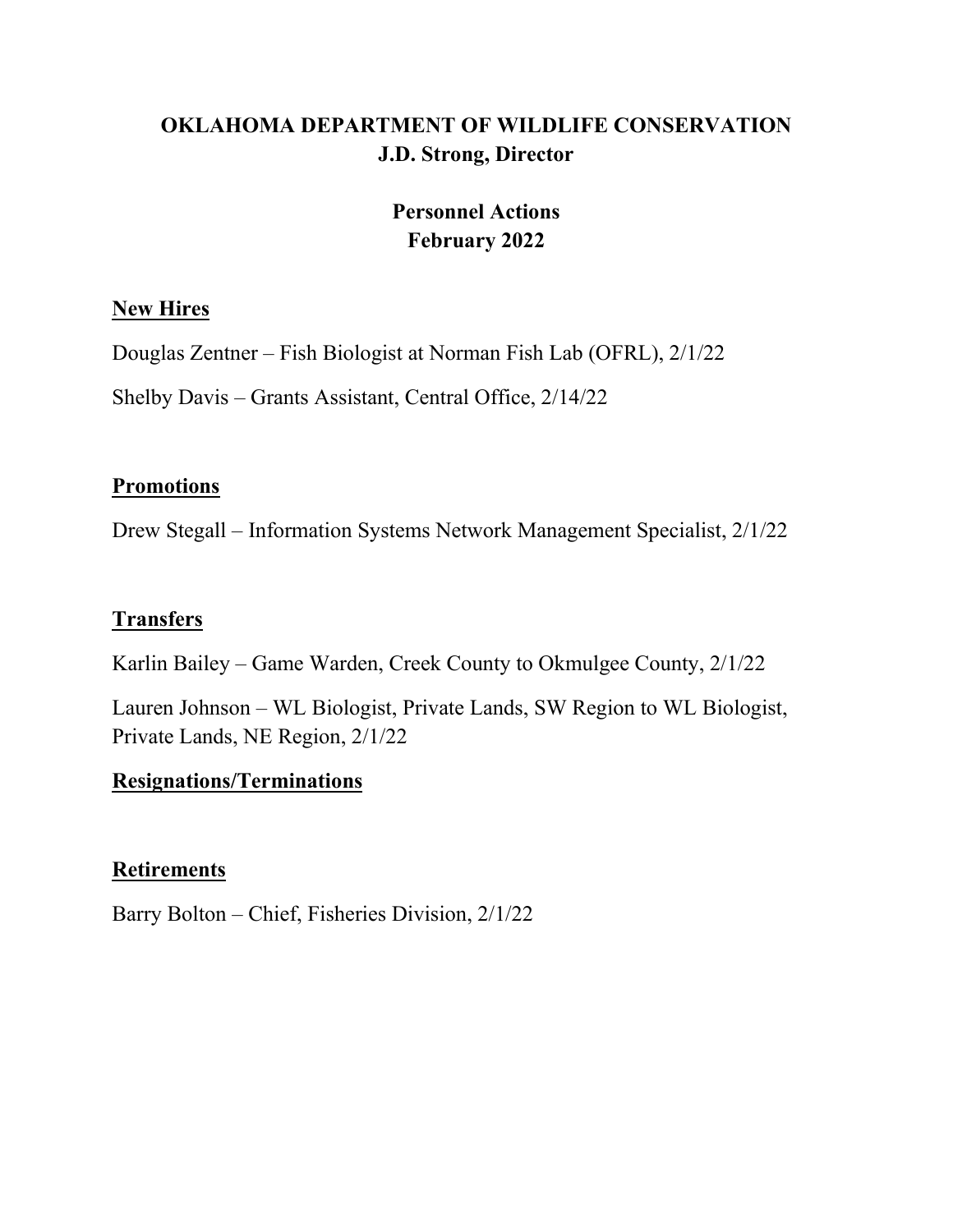# *Oklahoma Department of Wildlife Conservation Financial Statement*

*For the period July 1, 2021 Through January 31, 2022*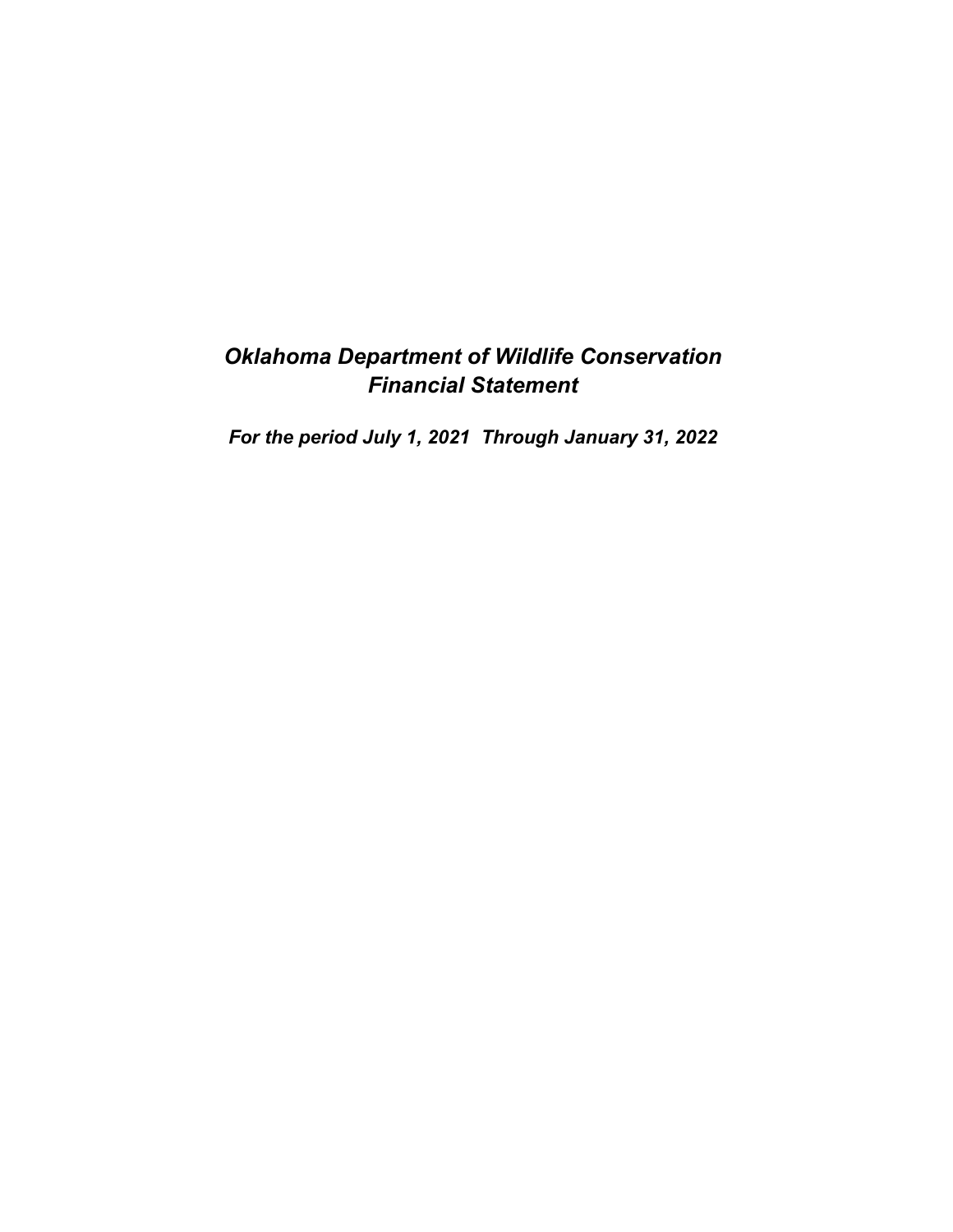### *OKLAHOMA DEPARTMENT OF WILDLIFE CONSERVATION Combined Balance Sheet - All Fund Types and Accounts Groups January 31, 2022*

|                                                                        |                                |                     |                         | <b>Account Groups</b>          |                   |              |               |
|------------------------------------------------------------------------|--------------------------------|---------------------|-------------------------|--------------------------------|-------------------|--------------|---------------|
|                                                                        | <b>Governmental Fund Types</b> |                     | Fiduciary<br>Fund Types |                                | General           | 01/31/2022   | 01/31/2021    |
| Assets and Other Debits:                                               | General                        | Capital<br>Projects | Trust                   | General<br><b>Fixed Assets</b> | Long-Term<br>Debt | Totals       | Totals        |
| Cash                                                                   | 15,616,749                     |                     | 3,967,775               |                                |                   | 19,584,524   | 19,322,890    |
| Investments                                                            | $\mathbf 0$                    |                     | 279,861,557             |                                |                   | 279,861,557  | 260,427,450   |
| <b>Accounts Receivable</b>                                             | 2,268,479                      |                     |                         |                                |                   | 2,268,479    | 2,421,496     |
| Monthly Lifetime License                                               |                                |                     | 252,275                 |                                |                   | 252,275      | 349,650       |
| Legacy Permit / Operation game Thief                                   | 3,512,830                      |                     | 7,000                   |                                |                   | 3,519,830.00 | 4,394,811.00  |
| <b>Fixed Assets</b>                                                    |                                |                     |                         | 76,671,187                     |                   | 76,671,187   | 70,003,149    |
| Land                                                                   |                                |                     |                         | 103,565,869                    |                   | 103,565,869  | 95,408,697    |
| Other Debits:                                                          |                                |                     |                         |                                |                   |              |               |
| Amount To Be Provided<br>For Payment of<br><b>Compensated Absences</b> |                                |                     |                         |                                |                   |              |               |
| Amount To Be Provided<br>For Payment of                                |                                |                     |                         |                                | 3,421,304         | 3,421,304    | 3,351,600     |
| Net Pension Obligation                                                 |                                |                     |                         |                                | (3,924,890)       | (3,924,890)  | 16,555,543    |
| Liabilities and Fund Balance:                                          | 21,398,058                     | $\mathbf 0$         | 284,088,607             | 180,237,056                    | (503, 586)        | 485,220,135  | 467,847,475   |
|                                                                        |                                |                     |                         |                                |                   |              |               |
| Liabilities:                                                           |                                |                     |                         |                                |                   | 535,821      | 42,430        |
| Accounts Payable (accrual)                                             | 535,821                        |                     |                         |                                |                   |              |               |
| Due to Other Funds (current month Lifetimes)                           | 252,275                        |                     |                         |                                |                   | 252,275      | 349,650       |
| Compensated Absences Payable (leave accrual)                           |                                |                     |                         |                                | 3,421,304         | 3,421,304    | 3,351,600     |
| Net Pension Obligation                                                 |                                |                     |                         |                                | (3,924,890)       | (3,924,890)  | 16,555,543    |
| <b>Total Liabilities</b>                                               | 788,096                        | $\mathbf 0$         | $\mathbf 0$             | $\mathbf 0$                    | (503, 586)        | 284,510      | 20,299,223    |
| Fund Balance:                                                          |                                |                     |                         |                                |                   |              |               |
| Reserved for Employee Pension Benefits                                 |                                |                     | 138,304,514             |                                |                   | 138,304,514  | 133,153,936   |
| Reserved for Defined Contribution Benefits (DC)                        |                                |                     | 6,213,284               |                                |                   | 6,213,284    | 4,858,503     |
| Investment in General Fixed Assets                                     |                                |                     |                         | 180,237,056                    |                   | 180,237,056  | 165,411,846   |
| <b>Fund Balance</b>                                                    | 20,609,962                     |                     | 139,570,809             |                                |                   | 160,180,771  | 144, 123, 967 |
| <b>Total Fund Balance</b>                                              | 20,609,962                     | $\mathbf 0$         | 284,088,607             | 180,237,056                    | $\mathbf 0$       | 484,935,625  | 447,548,252   |
| <b>Total Liabilities and Fund Balance</b>                              | 21,398,058                     | $\mathbf 0$         | 284,088,607             | 180,237,056                    | (503, 586)        | 485,220,135  | 467,847,475   |
|                                                                        |                                |                     |                         |                                |                   |              |               |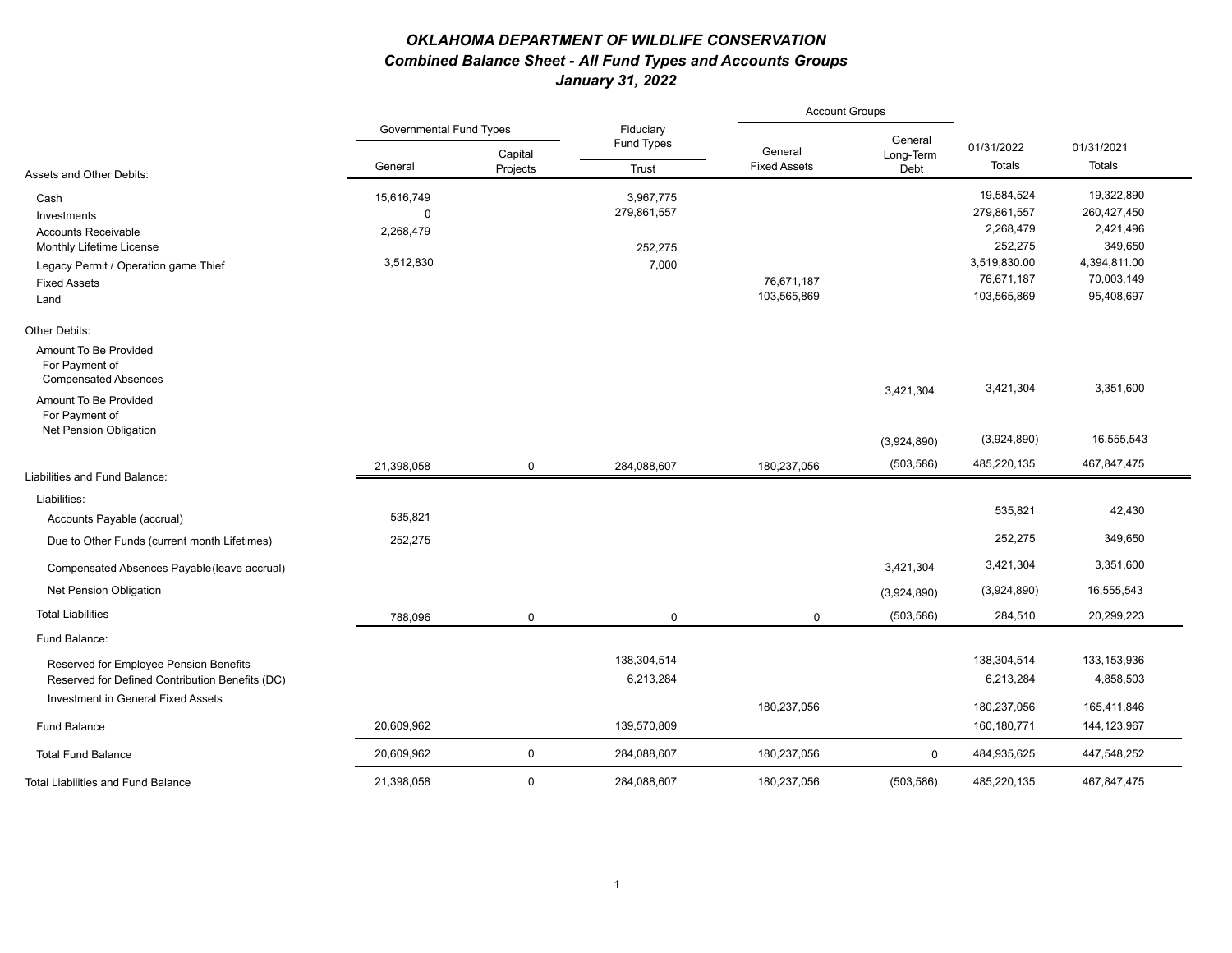### *OKLAHOMA DEPARTMENT OF WILDLIFE CONSERVATION Trust Funds*

### *Combining Balance Sheets January 31, 2022*

|                                                               | Expendable<br>Trust | Nonexpendable<br>Trust | Pension<br>Trust | DC<br>Trust | 01/31/2022<br>Totals | 01/31/2021<br>Totals |  |
|---------------------------------------------------------------|---------------------|------------------------|------------------|-------------|----------------------|----------------------|--|
| Assets:                                                       |                     |                        |                  |             |                      |                      |  |
| Cash (Wildlife Heritage)                                      | 404,627             | 3,563,148              |                  |             | 3,967,775            | 3,715,778            |  |
| Investments                                                   | 40,458,594          | 94,885,165             | 138,304,514      | 6,213,284   | 279,861,557          | 265,285,953          |  |
| Due From Other Funds                                          |                     | 252,275                |                  |             | 252,275              | 349,650              |  |
| Restricted Assets (OP. Game Thief)                            |                     | 7,000                  |                  |             | 7,000                | 7,000                |  |
|                                                               | 40,863,221          | 98,707,588             | 138,304,514      | 6,213,284   | 284,088,607          | 269,358,381          |  |
|                                                               |                     |                        |                  |             |                      |                      |  |
| Fund Balance:                                                 |                     |                        |                  |             |                      |                      |  |
| Fund Balance Reserved for<br><b>Employee Pension Benefits</b> |                     |                        | 138,304,514      | 6,213,284   | 144,517,798          | 138,012,439          |  |
| <b>Fund Balance</b>                                           | 40,863,221          | 98,707,588             |                  |             | 139,570,809          | 131,345,942          |  |

| <b>Total Fund Balance</b> | 40.863.221 | 98,707,588 | 138,304,514 | 6,213,284 | 284.088.607 | 269,358,381 |
|---------------------------|------------|------------|-------------|-----------|-------------|-------------|
|                           |            |            |             |           |             |             |
| Balance                   | 40.863.221 | 98.707.588 |             |           | 139.570.809 | 131.345.942 |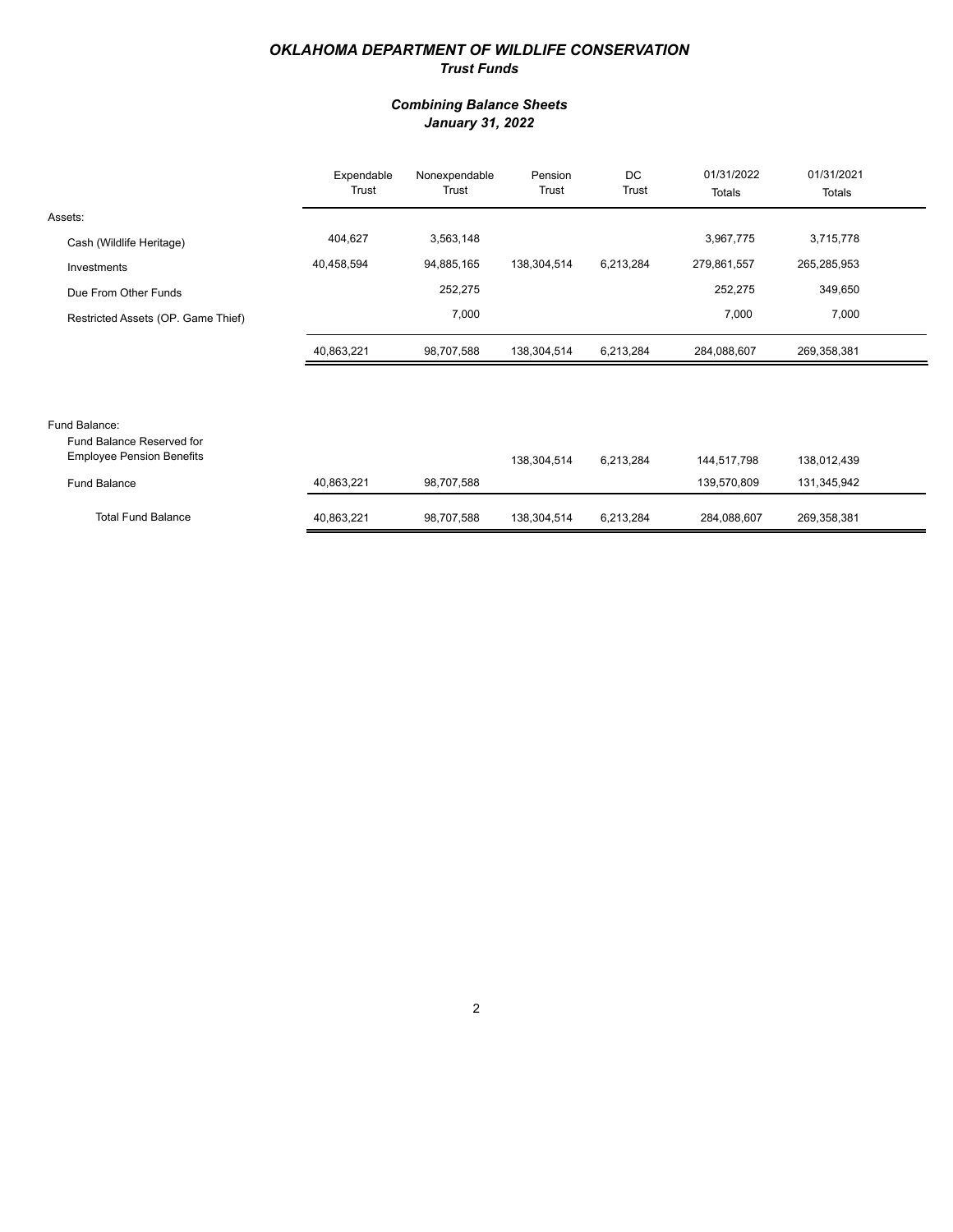#### *OKLAHOMA DEPARTMENT OF WILDLIFE CONSERVATION Combined Statement of Revenues, Expenditures, and Changes in Fund Balances All Governmental Fund Types and Expendable Trust Fund For the Period July 1, 2021 Through January 31, 2022*

|                                                                                          | Governmental Fund Types |                     | Fiduciary<br>Fund Type |                        |                        |                            |
|------------------------------------------------------------------------------------------|-------------------------|---------------------|------------------------|------------------------|------------------------|----------------------------|
|                                                                                          | General                 | Capital<br>Projects | Expendable<br>Trust    | 01/31/2022<br>Totals   | 01/31/2021<br>Totals   | Percent of<br>Inc. or Dec. |
| Revenues:                                                                                |                         |                     |                        |                        |                        |                            |
| Licenses (without Lifetimes)                                                             | 13,100,252              |                     |                        | 13,100,252             | 13,461,587             | $-2.68%$                   |
| Other Wildlife Sales                                                                     | 1,823,366               |                     |                        | 1,823,366              | 1,861,937              | $-2.07%$                   |
| Agriculture and Oil Lease                                                                | 435,813                 |                     |                        | 435,813                | 433,835                | 0.46%                      |
| <b>Grant Revenue</b>                                                                     | 18,267,823              |                     |                        | 18,267,823             | 14,080,694             | 29.74%                     |
| Investment Income                                                                        | 109,034                 |                     | 24,311                 | 133,345                | 211,937                | $-37.08%$                  |
| Miscellaneous                                                                            | 942,387                 |                     |                        | 942,387                | 2,282,889              | $-58.72%$                  |
| <b>Total Revenues</b>                                                                    | 34,678,675              | $\pmb{0}$           | 24,311                 | 34,702,986             | 32,332,879             | 7.33%                      |
|                                                                                          |                         |                     |                        |                        |                        |                            |
| Expenditures:                                                                            |                         |                     |                        |                        |                        |                            |
| Administration<br>Wildlife                                                               | 4,385,159<br>8,163,170  |                     |                        | 4,385,159<br>8,163,170 | 4,001,423<br>8,052,607 | 9.59%<br>1.37%             |
| Fish                                                                                     | 6,293,107               |                     |                        | 6,293,107              | 5,837,770              | 7.80%                      |
| Law Enforcement                                                                          | 7,136,384               |                     |                        | 7,136,384              | 6,750,384              | 5.72%                      |
| Information and Education                                                                | 1,815,868               |                     |                        | 1,815,868              | 1,693,031              | 7.26%                      |
| Capital Improvements                                                                     | 4,215,379               |                     |                        | 4,215,379              | 5,256,408              | $-19.80%$                  |
| <b>Land Acquisitions</b>                                                                 |                         | 6,955,255           |                        | 6,955,255              | 0                      | 0.00%                      |
|                                                                                          |                         |                     |                        |                        |                        |                            |
| <b>Total Expenditures</b>                                                                | 32,009,067              | 6,955,255           |                        | 38,964,322             | 31,591,623             | 23.34%                     |
| Excess(deficiency) of Revenues                                                           |                         |                     |                        |                        |                        |                            |
| Over (Under) Expenditures                                                                | 2,669,608               | (6,955,255)         | 24,311                 | (4,261,336)            | 741,256                | 674.88%                    |
| Other Financing Sources(uses):                                                           |                         |                     |                        |                        |                        |                            |
| Sale of General Fixed Assets                                                             | $\pmb{0}$               |                     |                        | 0                      | 2,178,565              | $-100.00\%$                |
| <b>Operating Transfers In</b>                                                            | 1,666,398               | 6,955,255           | 234,703                | 8,856,356              | 15,162,912             | -41.59%                    |
| <b>Operating Transfers Out</b>                                                           | (6,955,255)             |                     | (1,666,398)            | (8,621,653)            | (146, 920)             | 5,768.26%                  |
| Operating Transfers Out (215)                                                            |                         |                     | $\Omega$               | $\Omega$               | $\Omega$               | 0.00                       |
| Total Other Financing Sources (uses)                                                     | (5,288,857)             | 6,955,255           | (1,431,695)            | 234,703                | 17, 194, 557           | $-98.64%$                  |
| Excess of revenues & other financing sources<br>over expenditures & other financing uses | (2,619,249)             | 0                   | (1,407,384)            | (4,026,633)            | 17,935,813             | $-122.45%$                 |
| Fund Balances, Beginning of Year:                                                        | 23,229,211              | 0                   | 42,270,605             | 65,499,816             | 35,306,282             | 85.52%                     |
| Fund Balances January 31, 2022:                                                          | 20,609,962              | $\mathbf 0$         | 40,863,221             | 61,473,183             | 53,242,095             | 15.46%                     |
|                                                                                          |                         |                     |                        |                        |                        |                            |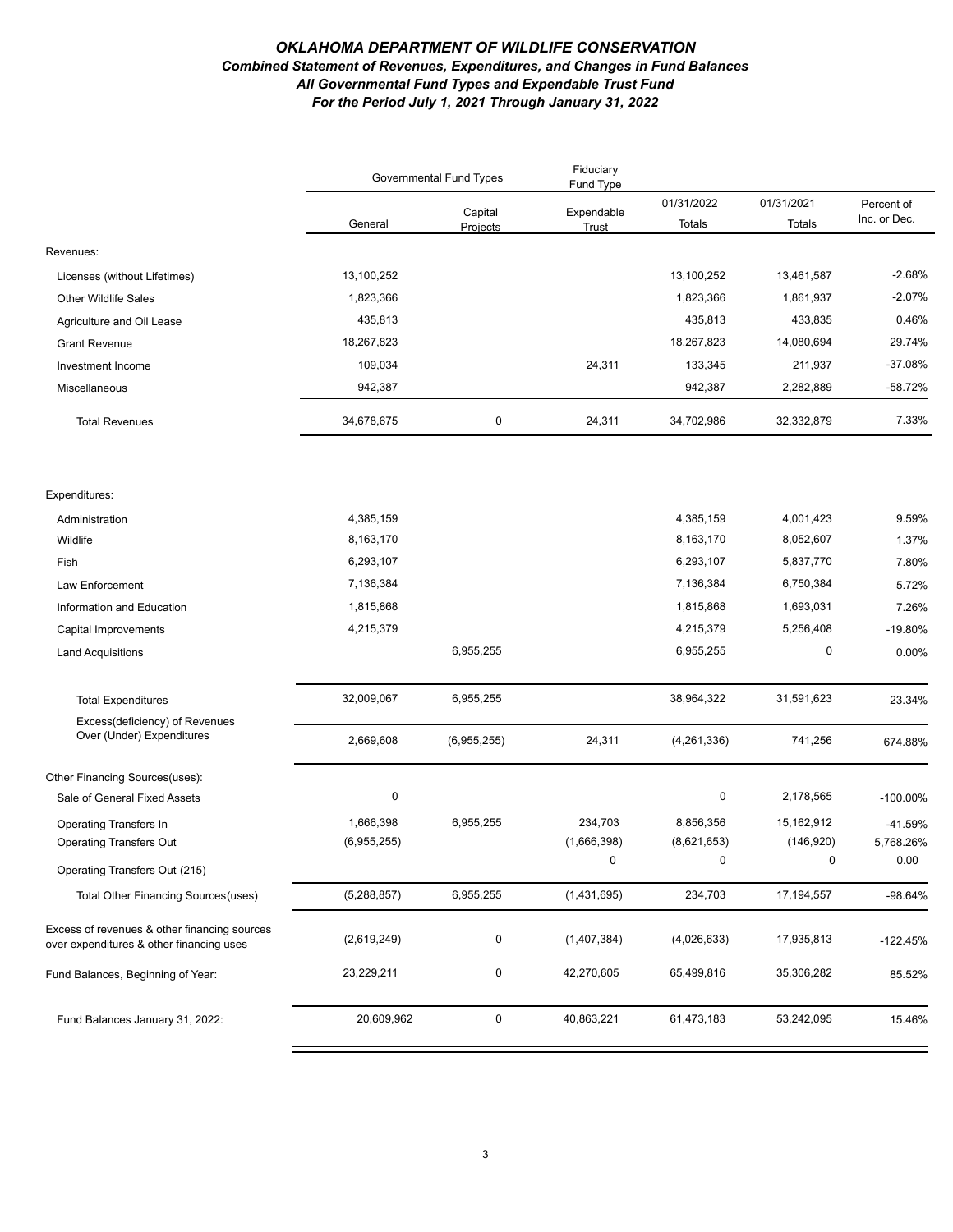### *OKLAHOMA DEPARTMENT OF WILDLIFE CONSERVATION Combined Statement of Revenues, Expenditures, and Changes in Fund Balances Trust Funds For the Period July 1, 2021 Through January 31, 2022*

|                                       |                        | <b>Fiduciary Fund Types</b> |                    |                             |                             |
|---------------------------------------|------------------------|-----------------------------|--------------------|-----------------------------|-----------------------------|
|                                       | Nonexpendable<br>Trust | Pension<br>Trust            | DC<br><b>Trust</b> | 01/31/2022<br><b>Totals</b> | 01/31/2021<br><b>Totals</b> |
| <b>Operating Revenues:</b>            |                        |                             |                    |                             |                             |
| Licenses (Lifetime)                   | 2,065,150              |                             |                    | 2,065,150                   | 2,207,700                   |
| Other Sales (Senior Citizen Licenses) | 100,755                |                             |                    | 100,755                     | 111,210                     |
| Interest and Investment Income        | $\mathbf 0$            | 130,324                     | (94, 411)          | 35,913                      | 16,837,541                  |
| <b>Employer Contributions</b>         |                        | 1,250,000                   | 333,191            | 1,583,191                   | 3,599,787                   |
| <b>Employee Contributions</b>         |                        | 330,336                     | 242,255            | 572,591                     | 524,063                     |
| <b>Total Operating Revenues</b>       | 2,165,905              | 1,710,660                   | 481,035            | 4,357,600                   | 23,280,301                  |
| <b>Operating Expenses:</b>            |                        |                             |                    |                             |                             |
| Administration                        |                        | 215,176                     | 3,900              | 219,076                     | 203,436                     |
| Benefits and Participant Refunds      | $\mathbf 0$            | 4,931,449                   | 57,123             | 4,988,572                   | 4,920,307                   |
| <b>Total Operating Expenses</b>       | $\mathsf 0$            | 5,146,625                   | 61,023             | 5,207,648                   | 5,123,743                   |
| Operating Income                      | 2,165,905              | (3,435,965)                 | 420,012            | (850, 048)                  | 18,156,558                  |
| Nonoperating Expenses:                |                        |                             |                    |                             |                             |
| <b>Transfers Out</b>                  | 0                      | 0                           | 0                  | 0                           | 0                           |
| <b>Total Nonoperating Expenses</b>    | $\mathsf 0$            | $\mathsf 0$                 | 0                  | 0                           | 0                           |
|                                       |                        |                             |                    |                             |                             |
| Net Income                            | 2,165,905              | (3,435,965)                 | 420,012            | (850, 048)                  | 18,156,558                  |
| Fund Balances, Beginning              | 96,541,683             | 141,740,479                 | 5,793,272          | 244,075,434                 | 215, 125, 564               |
| Fund Balances, January 31, 2022       | 98,707,588             | 138,304,514                 | 6,213,284          | 243,225,386                 | 233,282,122                 |

4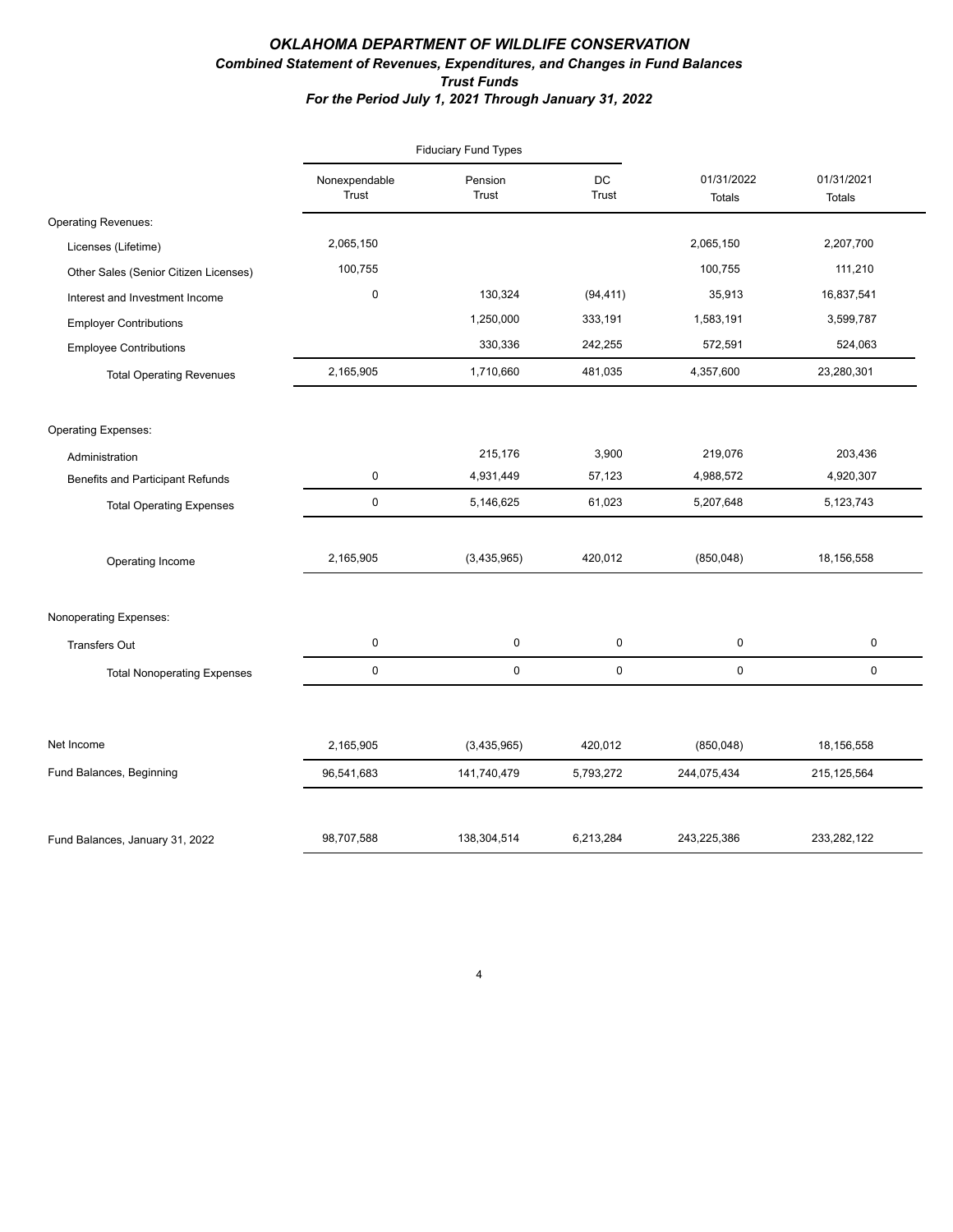

# **Wildlife Contributions Report**

# January 2022

| Order ID | <b>Total Payment</b><br>Amount | <b>Name Of Individual Or</b><br><b>Business</b> | <b>Description Of Contribution</b> |
|----------|--------------------------------|-------------------------------------------------|------------------------------------|
| 20992845 | \$25,000.00                    | <b>NRA</b>                                      | Packsaddle WMA gun range           |
| Total    | \$25,000.00                    |                                                 |                                    |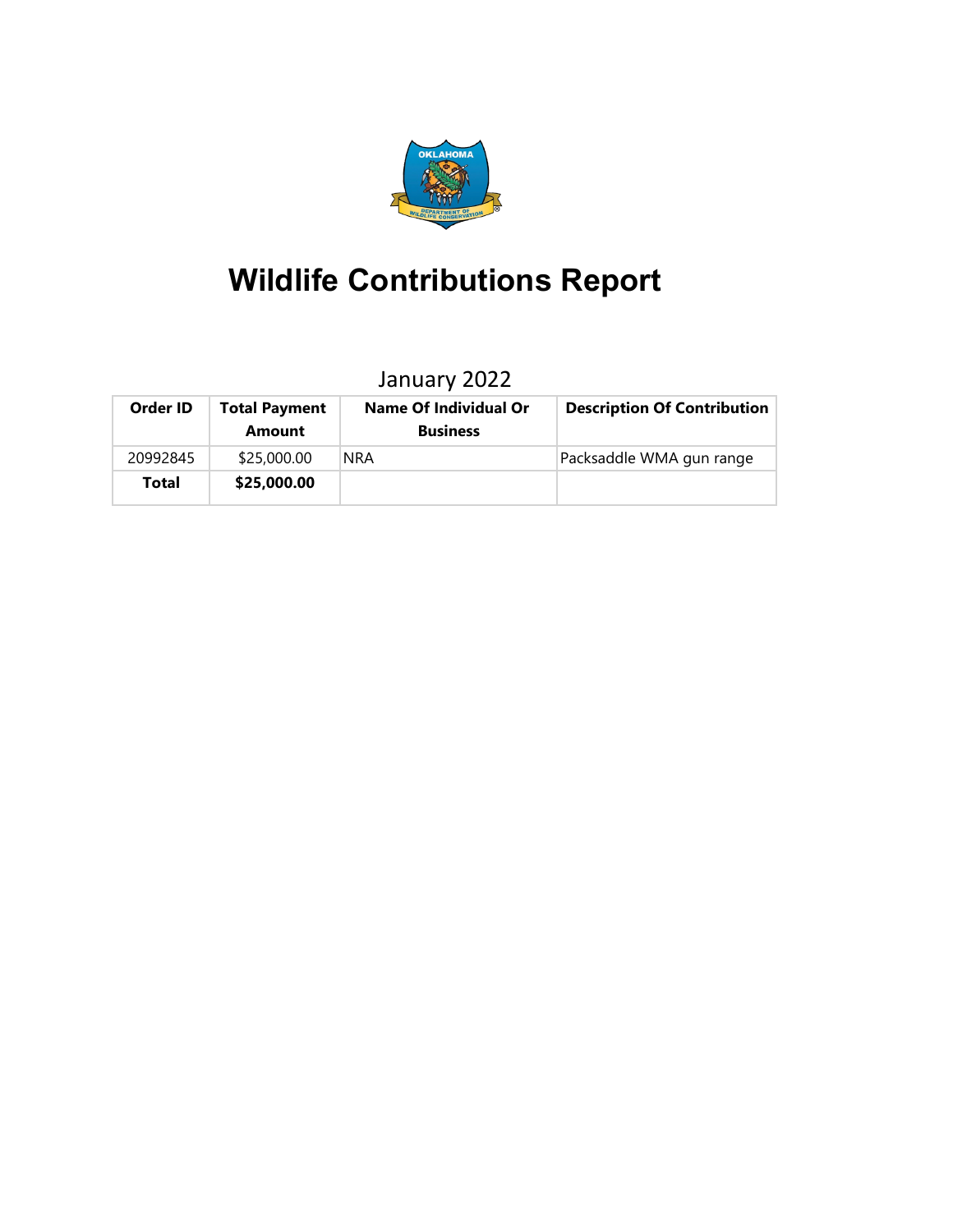Leigh Gaddis CHAIRMAN James V. Barwick VICE CHAIRMAN Rick Holder SECRETARY Bill Brewster MEMBER D. Chad Dillingham MEMBER Jess Kane MEMBER Bruce Mabrey MEMBER John P. Zelbst MEMBER



### **MEMORANDUM**

**DATE:** February 23, 2022 **TO:** OK Department of Wildlife Commission and Staff **FROM:** Brittnee Preston **RE:** Report on February Federal and Congressional Issues for March Commission Meeting

### **State of Play:**

- > Build Back Better reconciliation package seems to be dead for now.
- $>$  The President is set to deliver his State of the Union (SOTU) speech on March  $1<sup>st</sup>$ .
- > The President's budget is expected within days of him giving the SOTU.
- $>$  FY 22 government was extended in February and the new funding deadline is set to March 11<sup>th</sup>.

### President –

> With the tension between Russia and Ukraine rising, the President's focus has largely been on international affairs.

Recovering America's Wildlife –

- > The House version of the bill has 160 co-sponsors and the Senate version of the bill has 32 co-sponsors.
- > The Senate Environment and Public Works Committee has held a hearing on the bill and is intending to markup the bill potentially this spring.
- > The House Natural Resources Committee passed the bill out of committee on January 19<sup>th</sup>. Several concerns on the pay for, or lack thereof, were expressed in the committee markup and members agreed to work on this ahead of putting the bill on the floor. The House version is ready for the floor but there hasn't been any indication on timing of floor consideration.

### **Congress**:

General Congressional actions:

- > GOVERNMENT FUNDING:
	- o The House and Senate voted on a stopgap measure to keep the government running past the February 18th deadline. The extension funds the government through March 11th.
	- o Shortly after the extension agreement passed the House, a budgetary framework agreement was announced to fund the 12 bill, omnibus appropriation bill for FY 22 government funding. The House and Senate subcommittees reportedly have their top line numbers to work out the details of funding within their areas of jurisdiction ahead of the new March 11th deadline.
	- $\circ$  With this action, it seems that the FY 22 funding should be in place by March 11<sup>th</sup> and Congress will proceed with the FY 23 appropriations cycle beginning in mid-March.

### House –

> After voting on the government funding extension, the House left D.C. for a two-week recess.

### Senate –

- > The Senate confirmed by voice vote Martha Williams to be director of the U.S. Fish and Wildlife Service.
- > The Senate passed the extension and recessed until the first week of March.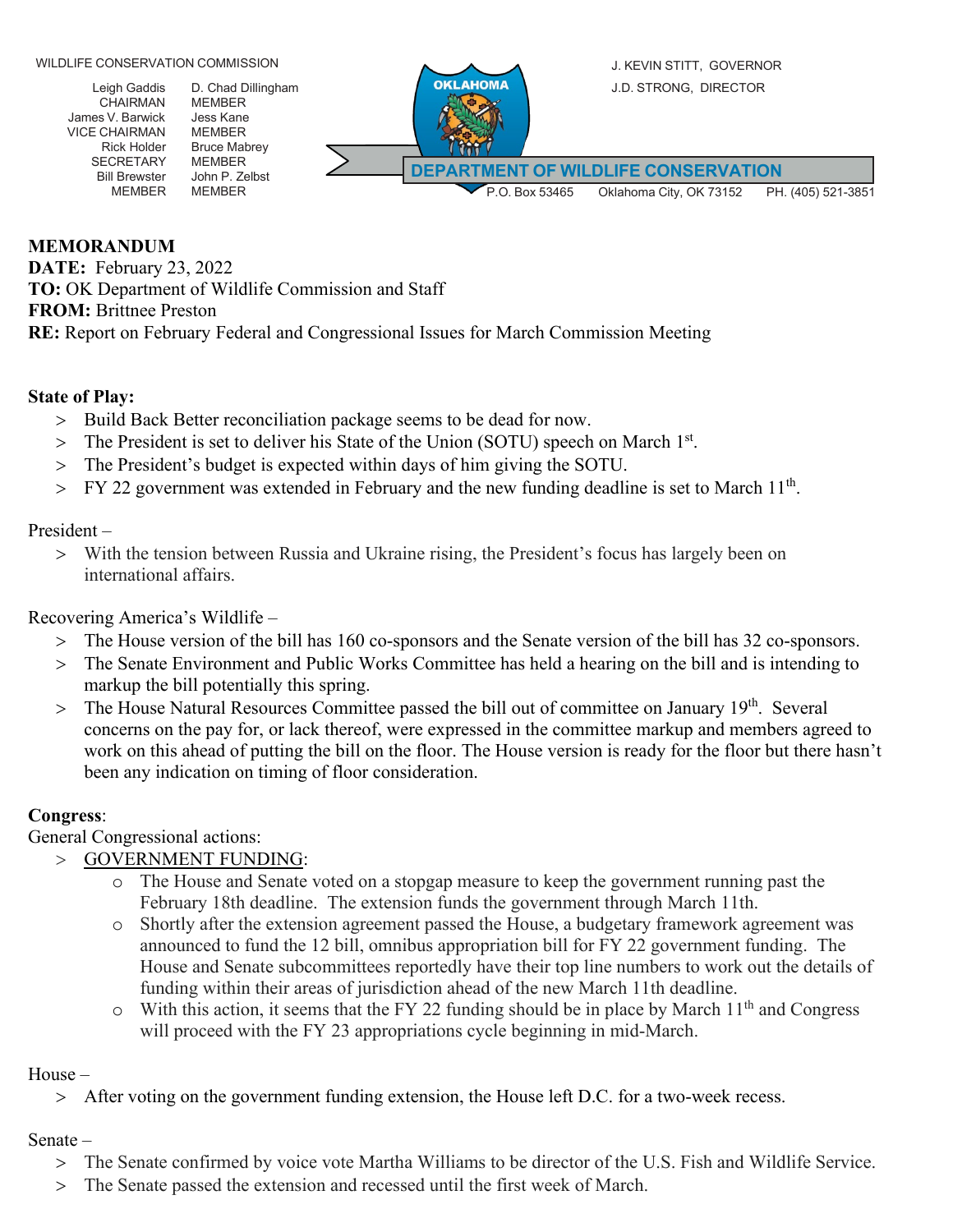### **Agencies:**

- > U.S. Fish and Wildlife Services (USFWS)
	- The USFWS issued a [notice of initiation](https://www.federalregister.gov/documents/2022/02/02/2022-02135/endangered-and-threatened-wildlife-and-plants-initiation-of-5-year-status-reviews-of-35-species-in?utm_source=federalregister.gov&utm_medium=email&utm_campaign=subscription+mailing+list) of 5-year status reviews on 35 plant and animal species. This includes the Leopard Darter for Oklahoma. Comments are due by March 4, 2022.
	- The USFWS [proposed](https://www.federalregister.gov/documents/2022/02/02/2022-01852/migratory-bird-hunting-2022-23-frameworks-for-migratory-bird-hunting-regulations?utm_source=federalregister.gov&utm_medium=email&utm_campaign=subscription+mailing+list) their annual rule to establish the 2022-23 hunting regulations for certain migratory game birds.
	- The USFWS [announced](https://www.federalregister.gov/documents/2022/02/03/2022-02006/endangered-and-threatened-wildlife-and-plants-reclassification-of-the-red-cockaded-woodpecker-from?utm_source=federalregister.gov&utm_medium=email&utm_campaign=subscription+mailing+list) the reopening of the comment period on the October 8, 2020, proposed rule to reclassify the red-cockaded woodpecker as a threatened species with a 4(d) rule. Comments are due by March 7, 2022. However, the announcement stated, "Comments previously submitted on the proposed reclassification of the red-cockaded woodpecker and previously proposed section 4(d) rule need not be resubmitted, as they will be fully considered in preparation of the final determination."
	- The USFWS gave [notice](https://www.federalregister.gov/documents/2022/02/11/2022-02939/application-for-an-incidental-take-permit-oil-and-gas-habitat-conservation-plan-for-the-lesser?utm_source=federalregister.gov&utm_medium=email&utm_campaign=subscription+mailing+list) that LPC Conservation LLC has applied for an incidental take permit (ITP) supported by the *Oil and Gas Habitat Conservation Plan for the Lesser Prairie-chicken; Colorado, Kansas, New Mexico, Oklahoma and Texas* (HCP).
	- The USFWS [announced](https://www.grants.gov/web/grants/view-opportunity.html?oppId=337964) the 2022 White-nose Syndrome Grants to States and Tribes. The deadline to apply for a grant is May 2, 2022.
	- The USFWS announced their [Cooperative Endangered Species Conservation Fund: Recovery Land](https://www.grants.gov/web/grants/view-opportunity.html?oppId=338181)  [Acquisition Grant Program](https://www.grants.gov/web/grants/view-opportunity.html?oppId=338181) and their [Cooperative Endangered Species Conservation Fund: Habitat](https://www.grants.gov/web/grants/view-opportunity.html?oppId=338179)  [Conservation Plan \(HCP\) Land Acquisition Grants Program.](https://www.grants.gov/web/grants/view-opportunity.html?oppId=338179) Applications for the grants are due by April 26th.

### **Courts:**

> Ahead of the EPA revisions of the WOTUS rule, the Supreme Court announced they will take up a WOTUS case potentially limiting the scope of the law. All 50 Republican Senators signed a [letter t](https://www.ernst.senate.gov/public/_cache/files/84251d6e-e3dc-4713-b354-1488b8b24d0d/553D752626488957666D327DD45A17A5.f31e12d280b1bdaa0e837dbc45a74edb.senate-republicans-wotus-comment-letter.pdf)o the EPA asking them not to move forward with the rulemaking until after the Supreme Court case is settled.

### **Coming up...**

- > FY 22 government funding set to expire March  $11^{\text{th}}$ .
- > FY 23 appropriations will be delayed until later this spring or summer.
- > 2022 WRDA discussions have begun.
- > The Farm Bill expires in 2023 and preliminary discussions on the next bill have begun.

The Oklahoma Department of Wildlife Conservation is the state agency responsible for managing fish and wildlife. The Wildlife Department receives no general tax appropriations and is supported by hunting and fishing license fees and federal excise taxes on hunting and fishing equipment.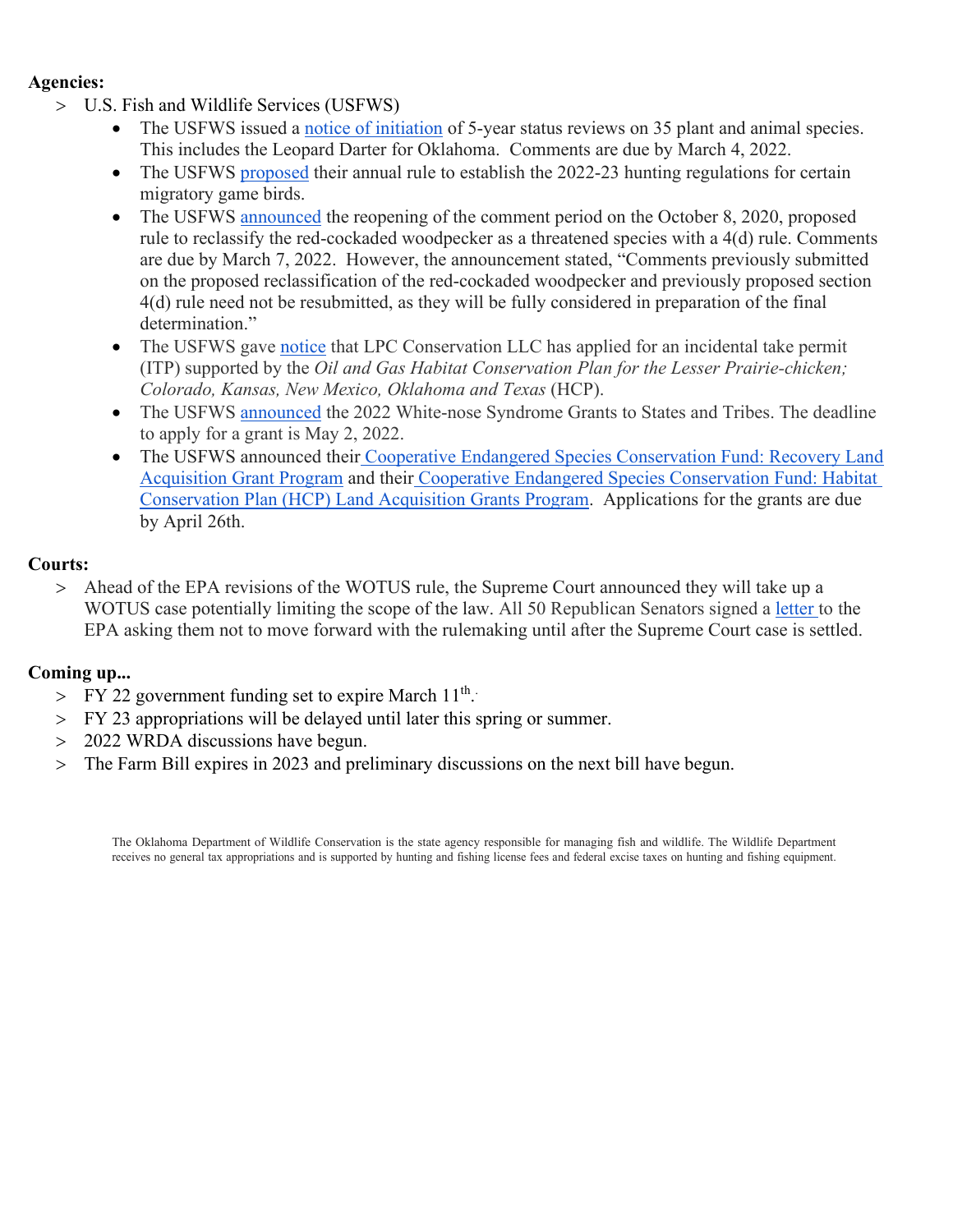

**March 2022 DIRECTOR'S REPORT**

### **CALENDAR ITEMS:**

- Mar 1 Rack Madness, ODWC Headquarters<br>
Mar 9-10 SEAFWA Spring Directors' Meeting.
- Mar 9-10 SEAFWA Spring Directors' Meeting, Athens, TX<br>Mar 12 G&H Decov Birthday Bash & Yard Sale, Henryet
- Mar 12 **G&H Decoy Birthday Bash & Yard Sale, Henryetta**<br>Mar 14-18 The North American Wildlife Conference, Spokane
- Mar 14-18 The North American Wildlife Conference, Spokane, WA<br>Mar 23-24 OKSSSP Shoot. Duncan
- Mar 23-24 OKSSSP Shoot, Duncan<br>Mar 25-27 Maior League Fishing. C
- Mar 25-27 Major League Fishing, Grand Lake<br>Mar 29-30 OKSSSP Shoot, Coweta
- Mar 29-30 OKSSSP Shoot, Coweta<br>Apr 1-3 Total Archery Challeng
- Apr 1-3 Total Archery Challenge, Beaver's Bend State Park<br>Apr 3-4 Commission meeting/tour Paddlefish Research Cer
- Apr 3-4 Commission meeting/tour Paddlefish Research Center, Miami<br>Apr 5 0KSSSP Shoot, Enid
- Apr 5 OKSSSP Shoot, Enid<br>Apr 8-10 Ducks Unlimited Exp
- Ducks Unlimited Expo, Texas Motor Speedway

Apr 13OKSSSP Shoot, El Reno/Banner

### **AGENCY UPDATE**

### *LEGISLATURE*:

- The first legislative deadline has passed. Bills that did not receive a committee hearing in their chamber of origin are now dead. An updated tracking list is attached.
- ID and Corey presented to the Senate Rural Caucus on March 1<sup>st</sup>. They shared information about the license bills and answered questions about wildlife management in rural Oklahoma.
- The next legislative deadline was extended to March 24<sup>th</sup>. Bills must receive a floor hearing in their chamber of origin to remain active after this date.

## *HUMAN DIMENSIONS*

- Data is being collected for the 2021 Game Harvest Survey. 6,000 hunters were randomly selected to take part in the effort including 1,000 nonresidents- the firsttime nonresidents have been included. Halfway through data collection we have over 1,500 completed surveys.
- Analysis is being done on the women and hunting survey and focus groups. A report is being drafted and will be circulated soon.
- Assisted with drafting a peer reviewed journal article covering the results of the Bowfishing Survey completed this past fall.

### **ADMINISTRATION**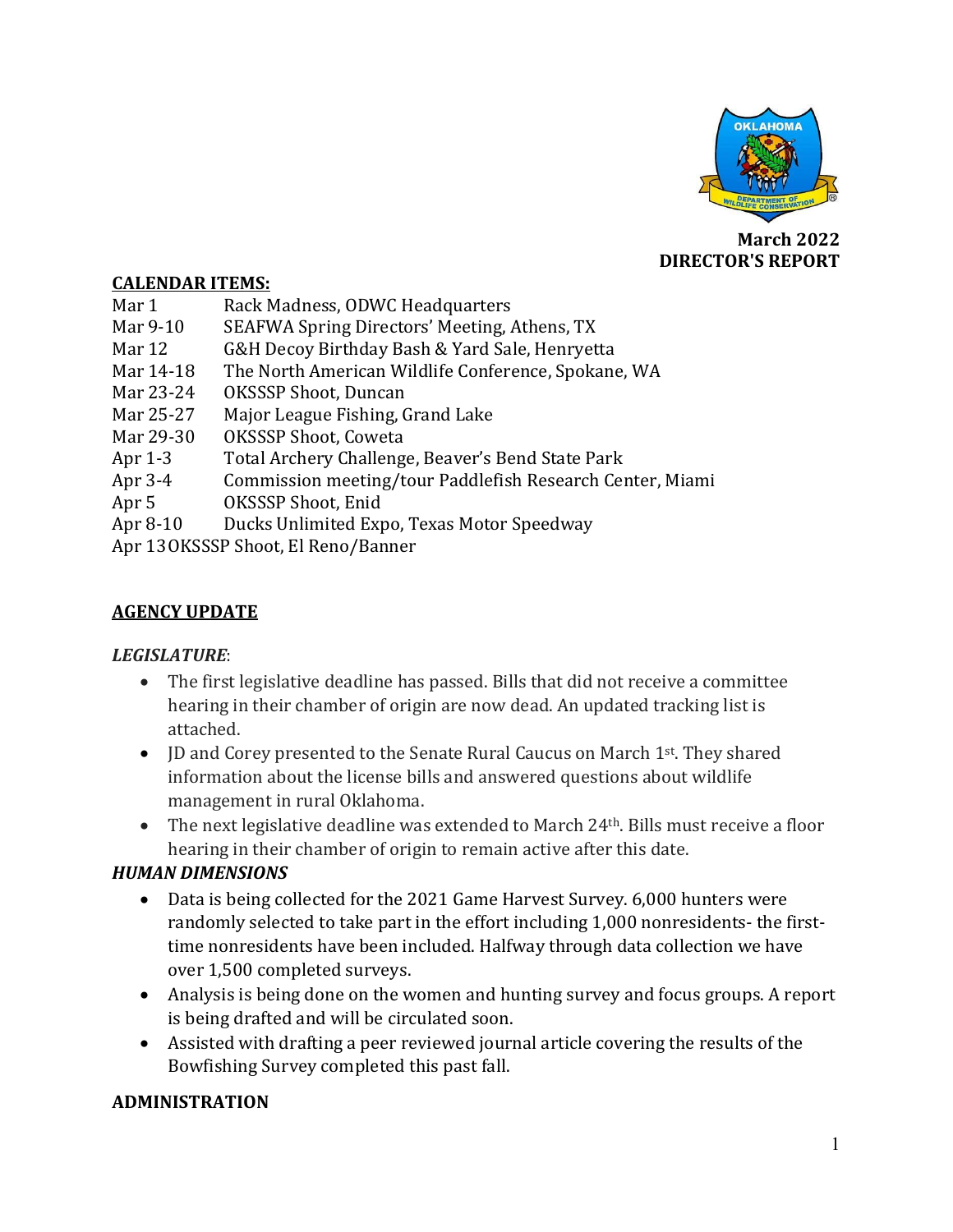- Accounting
	- o Number of Claims Audited and Paid 303
	- $\circ$  Total Dollar Amount of Claims Paid \$1,846,289.17<br> $\circ$  Total # Agency Cardholders 191 (20 approving off
	- Total # Agency Cardholders 191 (20 approving officials)
	- o Total Agency Spending Limit \$361,500<br>
	o Number of P/Card Transactions Process
	- Number of P/Card Transactions Processed -598
	- o Number of In-depth Audited Transactions 109
	- o Total Dollar Amount of P/Card Purchases \$160,549.66
	- $\circ$  Number of PCard Spending Limit Increase Requests Approved 27<br> $\circ$  OMES documentation requests for PCard transactions 0
	- OMES documentation requests for PCard transactions 0
	- $\circ$  New and Refresher PCard-holder and Approver Training Completed 4 Sent  $\circ$  Number of Purchase Orders/CO issued 34
	- Number of Purchase Orders/CO issued 34
	- o IT Acquisitions Processed 11
	- o OMES Surveys Completed 255
	- o Vehicle incidents reported 5
	- o Pending Incidents 5
- Human Resources
	- o Open Full-time Positions, January 16
	- o Positions Interviewed, 3 Candidates interviewed, 12
	- o Positions Announced, 5
	- o See included personnel report that shows personnel actions for the month.
	- $\circ$  Temporary Employees Processed (Interns & Aids), 10<br> $\circ$  End of employment, 1
	- End of employment, 1
	- o 1 ODWC Biweekly Computer Trainings
	- $\circ$  1 MINRC Meeting
	- $\circ$  4 weekly meetings with OMES payroll dept.
	- o Preparing for Workday Parallel Payroll Testing/Meetings
- IT
- o IT took 140 inbound tickets and closed 158.
- o Major Current projects:
	- We have completely finished deploying all 124 law enforcement Toughbook's this month as well as finished off the last of the previous batch of 50.
	- We have prepared a fresh batch of laptops for the March Rack Madness project coming up in early March.
	- We helped support Betsey York in getting her yearly survey program off the ground.
	- Rodney has been working closely with H.R. to get us prepared for the move to the new Work Day system.
- License
	- o Processed over 700 orders, including 593 licenses and 370 hard card orders (mail and walk-in orders) - \$59,534 in revenue
	- o Shipped over 480 merchandise items (hats, books, etc), totaling almost \$5,000 in revenue.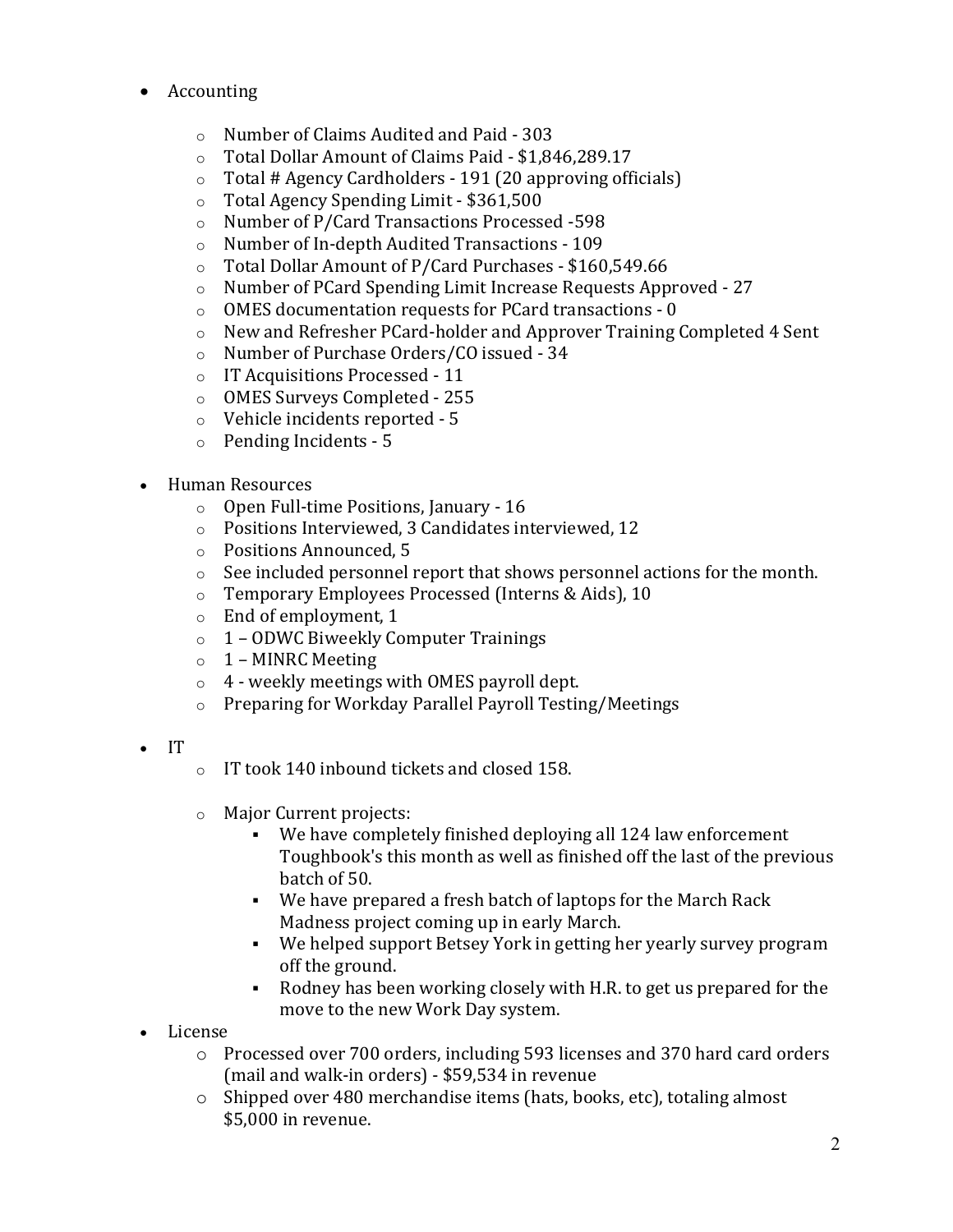o Processed almost \$56,000 in miscellaneous revenue, such lease payments, fines restitution, etc.

## Property

- o Reprogramed and installed 10 new low band radios in Law Enforcement trucks
- o Bought and installed 4 batteries in our auction trucks.
- o Bob Howard Dodge delivered 6 new trucks, 2 Fish trucks and 4 Wildlife Division trucks
- o Prepared insurance packets for new trucks
- o Ordered Comdata fuel cards and Pike Pass for the 6 new trucks.
- o 3 new vehicle exchange for Wildlife Division.
- o Registered and titled 1 new boat, 1 boat motor and 6 new dodge trucks
- o Sent over to OTC, 320 wildlife plate registration renewals for 2022.
- o Sold 37 trucks 2 four wheelers and 10 misc. lots on Purple Wave online auction. Sale closed on 2-22-22. Total sale of auction was \$874,655.
- o 2022 trucks are ordered with build dates of 3/14 thru 3/21 on half ton trucks and 5/20 thru 5/27 on super duty ¾ ton and 1-ton trucks.

# **FISHERIES DIVISION**

# **January**

Statewide Fish Stockings

| <b>Species</b> | <b>Number Fish</b> | <b>Size</b> | Number Locations |
|----------------|--------------------|-------------|------------------|
| Rainbow trout  | 30.017             | $9 - 11''$  |                  |
| Rainbow trout  | 1.082              | $14-24"$    |                  |

Meeting attended

- Attended the Southern Division American Fisheries Society annual conference, January 19-22 in Charleston, SC.
- Participated in monthly AFWA fisheries chief's video conference calls.

# Activities<br>Sta

- Staff collaborated with US Army of Engineers, State Parks, and LMFR Foundation staff to develop a trout habitat plan for the Lower Mountain Fork River. Initial phases of the plan were implemented by constructing and installing six rock weirs.
- Grounds maintenance at American Horse reservoir included spreading 182 tons of rock and gravel on the access roads.
- Road maintenance at Vanderwork Lake included installation of new tinhorns.
- Grounds maintenance, including access improvements, mowing and picking up trash, continues at all Department lakes and fishing areas.
- Staff continues to meet with BA/Shooting Sports Coordinator to review ongoing projects and view several existing and potential future projects.
- Assisted ODOT with surveys at the Eldon Bridge right-of-way.
- Staff continues to coordinate with GRDA staff to resolve issues on the upper Illinois regarding commercial use of ODWC properties.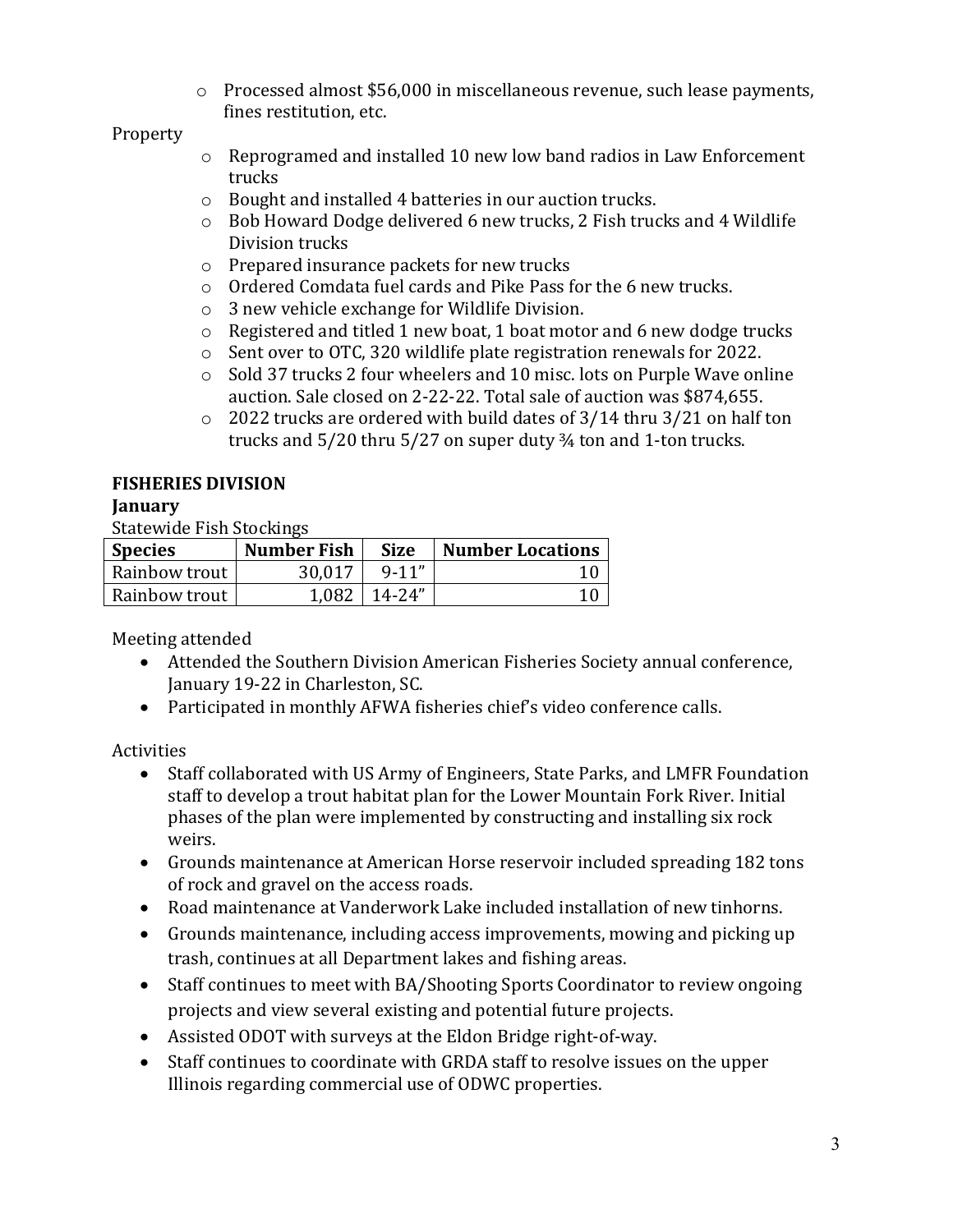- Creel surveys are ongoing at Robbers Cave SP, Holdenville and Hugo reservoirs, and the Route 66 and Edward Park CTHF.
- Analysis of data collected during standardized surveys continues to be analyzed. Data summaries were used to update regional management plans and Federal Aid reports.
- Mark-recapture sampling of Blue Catfish at Wiley Post Reservoir has begun with a population estimate of 296 Blue Catfish >30".
- Alligator Gar mark-recapture sampling is ongoing when weather permits.
- Winter paddlefish sampling and tagging surveys were conducted on Oologah and Eufaula reservoirs in collaboration with USFWS staff.
- Routine maintenance at the Paddlefish Research Center continues in preparation for the upcoming paddlefish season.
- Information was provided to Communication and Education Division staff regarding white bass fishing for the Department website and upcoming news releases.
- Staff was interviewed by Kelly Bostian concerning pending bass rules changes.
- Staff reviewed and approved scientific collector permit applications and drafted letters of authorization.
- Attended pay meeting for the Manning SFH pump station project, provided oversight on the project, and worked with construction and properties and engineering staff to resolve construction issues.
- Grounds maintenance at all hatcheries continues, and all fish houses, ponds, buildings, and equipment have been prepared for the upcoming fish production season.

# **C&E DIVISION**

- Brandt provided a 2021 revenue report for efforts including email, push notifications and digital ads. Total revenue generated from marketing efforts was \$3.53M. Email tactics made up more than 75 percent of total revenue.
- Oklahoma was listed as a Top Ten state in the number of hunters (ranked #6) in a recent MSN article: [This state has the most registered hunters in America, according](https://www.msn.com/en-us/news/us/this-state-has-the-most-registered-hunters-in-america-according-to-data/ss-AATPEik?ocid=msedgntp#image=46)  [to data \(msn.com\)](https://www.msn.com/en-us/news/us/this-state-has-the-most-registered-hunters-in-america-according-to-data/ss-AATPEik?ocid=msedgntp#image=46)
- Sarah Southerland, with help from the social media team, is busy maintaining ODWC's social media platforms. Several of our social media platforms have seen tremendous, and at times, overwhelming growth. Staying current on trends, remaining engaged with constituents, answering comments and messages while generating content is an arduous task. The social media team itself has grown tremendously and continues to exceed standards. The social media team includes Sarah Southerland, Todd Craighead, Daniel Griffith, Whitney Heskett and Smokey Solis.
- Kelly Boyer, Shawn Gee, Damon Springer, Jason Smith, Lance Meek, Jennifer Benge, Kassie Harriet, Colin Berg and staff from other divisions set up and ran the OKNASP state shoots at the OKC and Tulsa Fairgrounds.
- Daniel Griffith has maintained two websites for several months (the current site and the new site under development). Pending approval ODWC's proposed brand, Daniel will apply ODWC's new brand assets to the new website. Daniel is working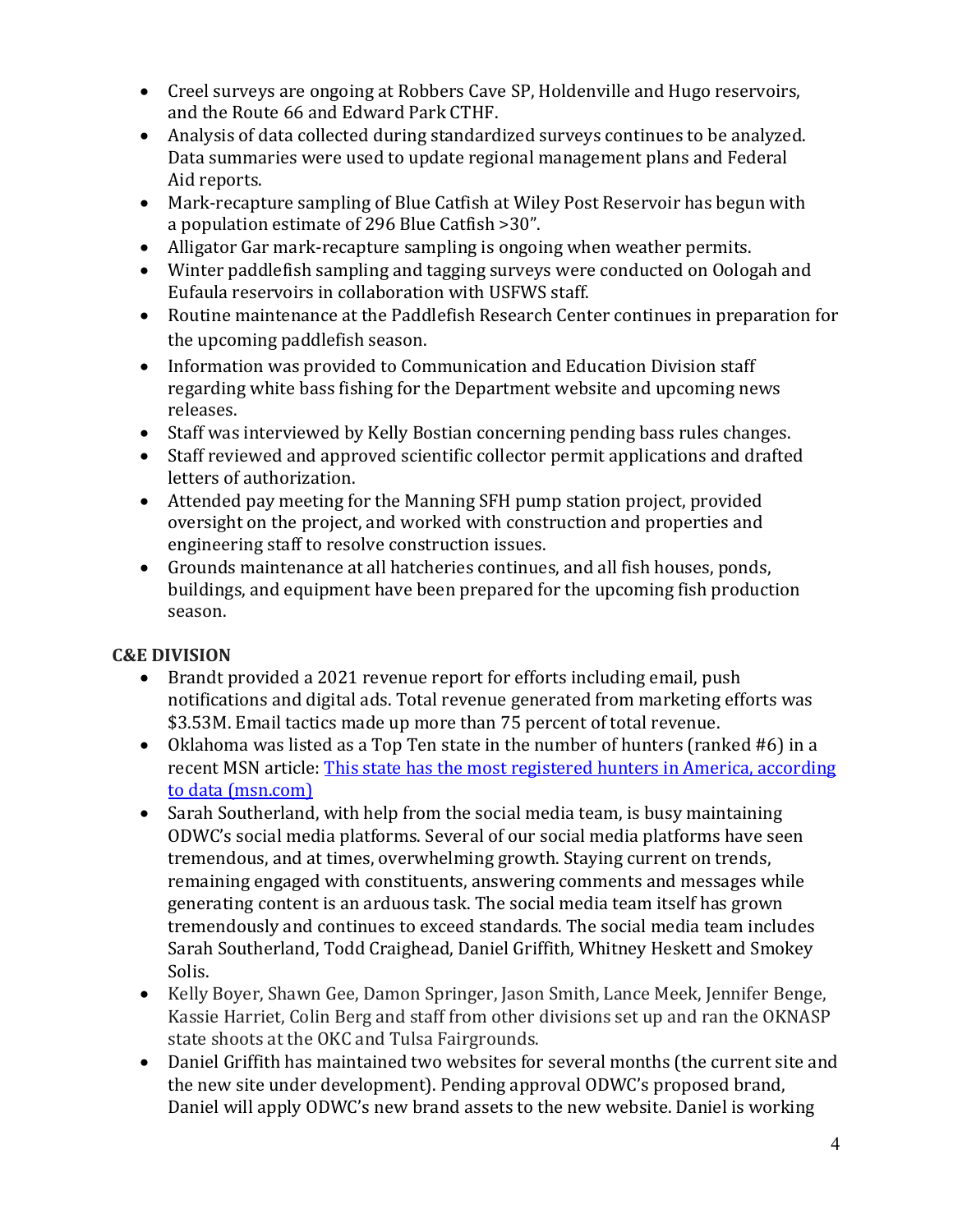with Rodney in IT section to migrate the new website to ODWC's server. This could be a long process. Daniel continues to work with the Website Council and others to determine appropriate content, layout, design and formatting. The estimated release of the new website is mid-April.

- Sarah Southerland and Micah Holmes attended the Recreational Boating and Fishing Foundation conference in Dallas, Tx.
- Jason Smith conducted fire guard and road maintenance at the Arcadia Conservation Education Area.
- Blake, Darrin and Todd continue to seek story leads and produce episodes for Outdoor Oklahoma. Their first premier season finishes March 27. The second premier season begins May 22. Each premier consists of a new show open, with Todd highlighting a Department activity, a new segment 5-8 minutes, an old segment from previous shows, and a "post card" which are landscape views and natural sounds from a WMA. Here is one of the latest episodes: **Outdoor Oklahoma** [4633.](https://www.youtube.com/watch?v=Khfs6mLm974)
- Skyler St Yves conducted three in-person basic trout fishing courses. These courses were very popular and registration was at maximum capacity.
- Jena Donnell continues to raise awareness of Oklahoma wildlife diversity. Her recent efforts include promotion of the Wildlife Diversity Tax Check-Off. Oklahomans can donate a portion of their tax return to 8 organizations, including the Wildlife Diversity Fund. These funds are used to support operations related to species not hunted or fished.
- Damon Springer finalized the OKSSSP Regional and State Shoot information and sent out registration info to coaches.
- Don Brown completed the March/April issue of Outdoor Oklahoma magazine. Annual subscriptions hold steady at around 10,000, a total not reached since 2012. The March/April issue features the annual Anglers' Guide, written by Skylar St. Yves. This year's Anglers' Guide highlights nongame fish.
- Lance Meek worked on a reporting system for range projects and conducted sight visits.
- Smokey Solis produced a video for Outdoor Oklahoma. The video followed a similar style to "America's Test Kitchen." The video featured Smokey as he walks through how to make Italian elk sandwiches.
- Kasie Harriet and Colin Berg met with NWTF volunteers regarding the second annual deer conference.
- The Oklahoma Fishing and Hunting regulations committee met and developed a plan to condense the regulations book. New this year, the regulations book will not have any ads. This has resulted in fewer available pages for content.

# **WILDLIFE DIVISION**

- Wildlife Management Areas
	- Prescribed burns conducted on 6,513 acres on various Central and Northeast region WMA's. Burn bans have precluded burning on western WMA's during this year's dormant season burning so far. Very dry conditions have prevailed in the SE and also precluded burning there, but recent precipitation has resulted in more favorable conditions, and burning is expected during the next 4-6 weeks.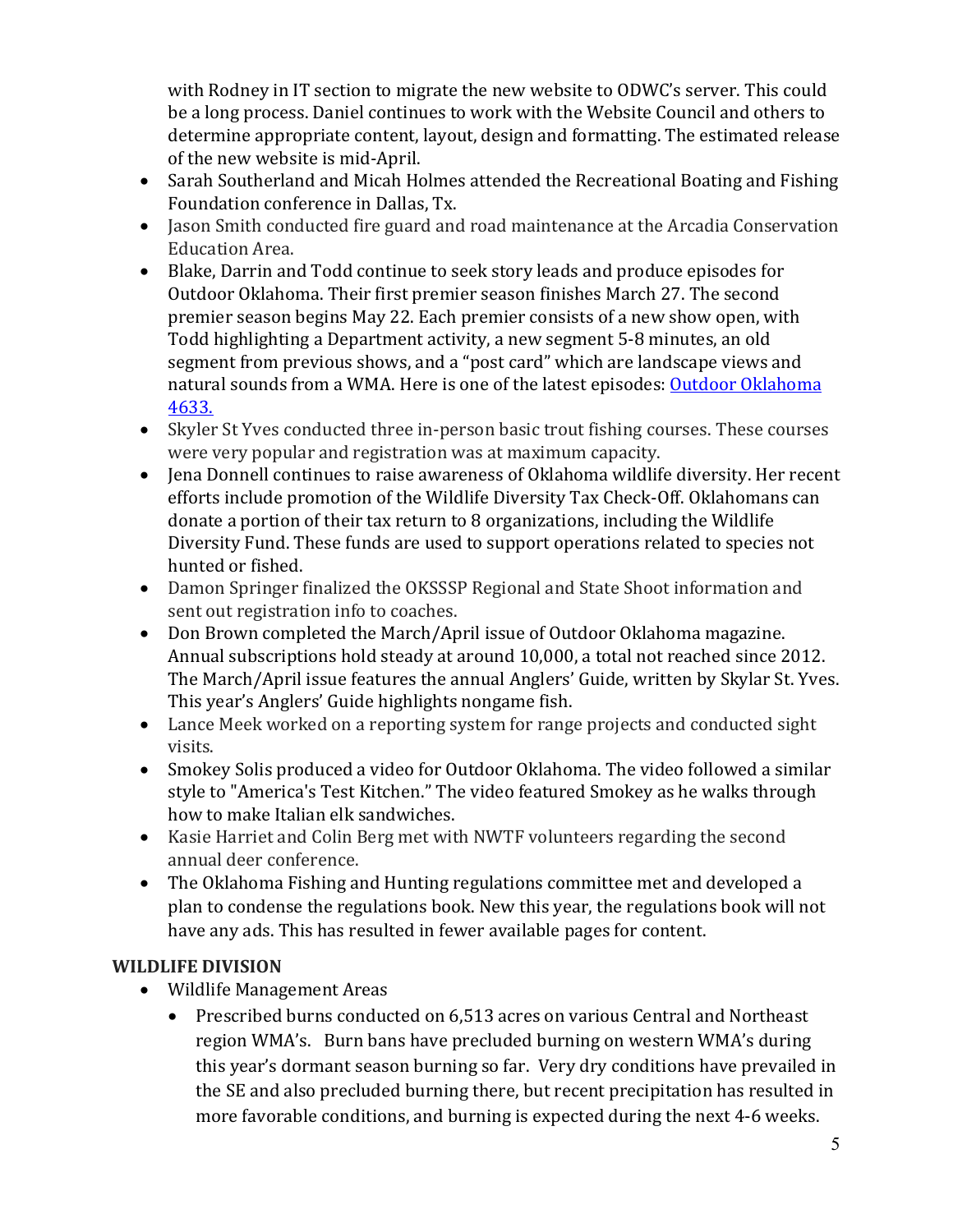- 17 miles of WMA roads were maintained.
- 76 miles of fireguards were maintained.
- Mowed/strip disk/herbicide/masticated/cedar cutting/hack & squirt 90 acres of habitat
- Removed and replaced 6.75 miles of boundary fence
- Construction has started on the new access road into the interior of Sans Bois WMA. This road traverses very steep terrain, and required significant engineering / planning, but work is progressing nicely.
- Monitored and Inspected Agricultural, Hay, and Grazing leases
- ODWC will be hosting two town hall meetings to better update the local public about planned work at Drummond Flats WMA, as well as solicit feedback and suggestions. NRCS and DU personnel will also be present to assist in presenting their partnership roles as well as address pertinent issues/questions. Meeting is being planned either for March or early April in Drummond, Oklahoma.
- Staff met with DMAP Cooperators and picked up deer jaw bones / harvest records.
- Conducted Mid-Winter Waterfowl Surveys across the state.
- Conducted the inaugural Trapping Workshop at Cherokee WMA. There were 5 participants and it was a great success.
- The deer herd health evaluation projects targeted South-central and Southeast Oklahoma. Numerous staff assisted with the weekly collections/processing.
- Oklahoma State University researchers were successful in capturing 100 pronghorns in Texas and Cimarron Counties for population evaluation. After helicopter crews safely netted the pronghorns, each animal was fitted with a GPS transmitter collar for tracking. Data will be continuously collected in the coming months/years to determine pronghorn survival, reproduction, and movements. Later this year, transmitter collars will be used to locate fawning does for further reproductive data collection. This grant is funded via the Wildlife Restoration Program (W-215-R-1).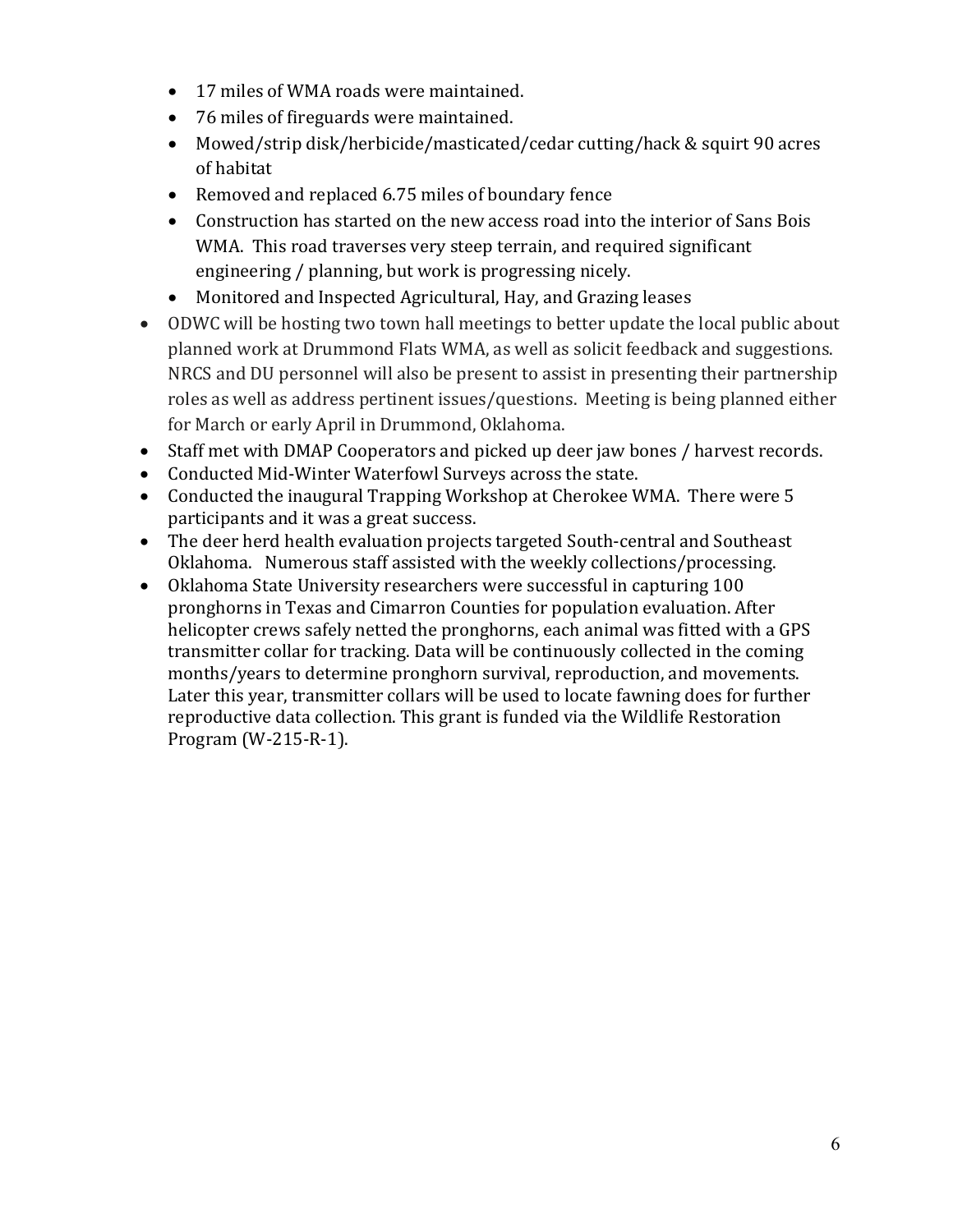

Helicopter crew capturing antelope to be fitted with GPS collars for research project (note "shooter" on far side strut of helicopter)

## **L AW ENFORCEMENT DIVISION**

- Game Warden Larry Green (Osage County) D1 and Corps of Engineer Ranger Aaron Brown rescued three duck hunters from Kaw Lake on January 19th. The hunters had swamped their boat in 3–4-foot waves after trying to return to the boat ramp. If it wasn't for the boat driving expertise of Warden Green the 3 hunters would more than likely died from hypothermia before anyone else could have reached them.
- Wardens Austin Jackson (Craig) and Riley Willman (Delaware) D1 assisted the Ottawa County Sheriff's office in an accidental shooting investigation. Without the help of these wardens and the knowledge they gained from attending the Hunter Incident Investigation School, this case would not have been solved. The wardens used their knowledge to trace the bullet track through the house and outside, which ultimately led to the spot a few hundred yards away that an individual was shooting at stray dogs from.
- Warden Kenny Lawson (McCurtain) D3 conducted a lengthy investigation into a hunting lease with several non-resident hunters from Texas and Arkansas. Warden Lawson suspected them of using the Department's non-resident archery license to harvest numerous deer with rifles and crossbows along with a bear that was checked in Arkansas. The couple plead guilty in McCurtain county court and paid over 7K dollars in fines and license suspended for 2 years. They also plead guilty in Arkansas to the illegal bear and were fined \$2840.00 plus had their license